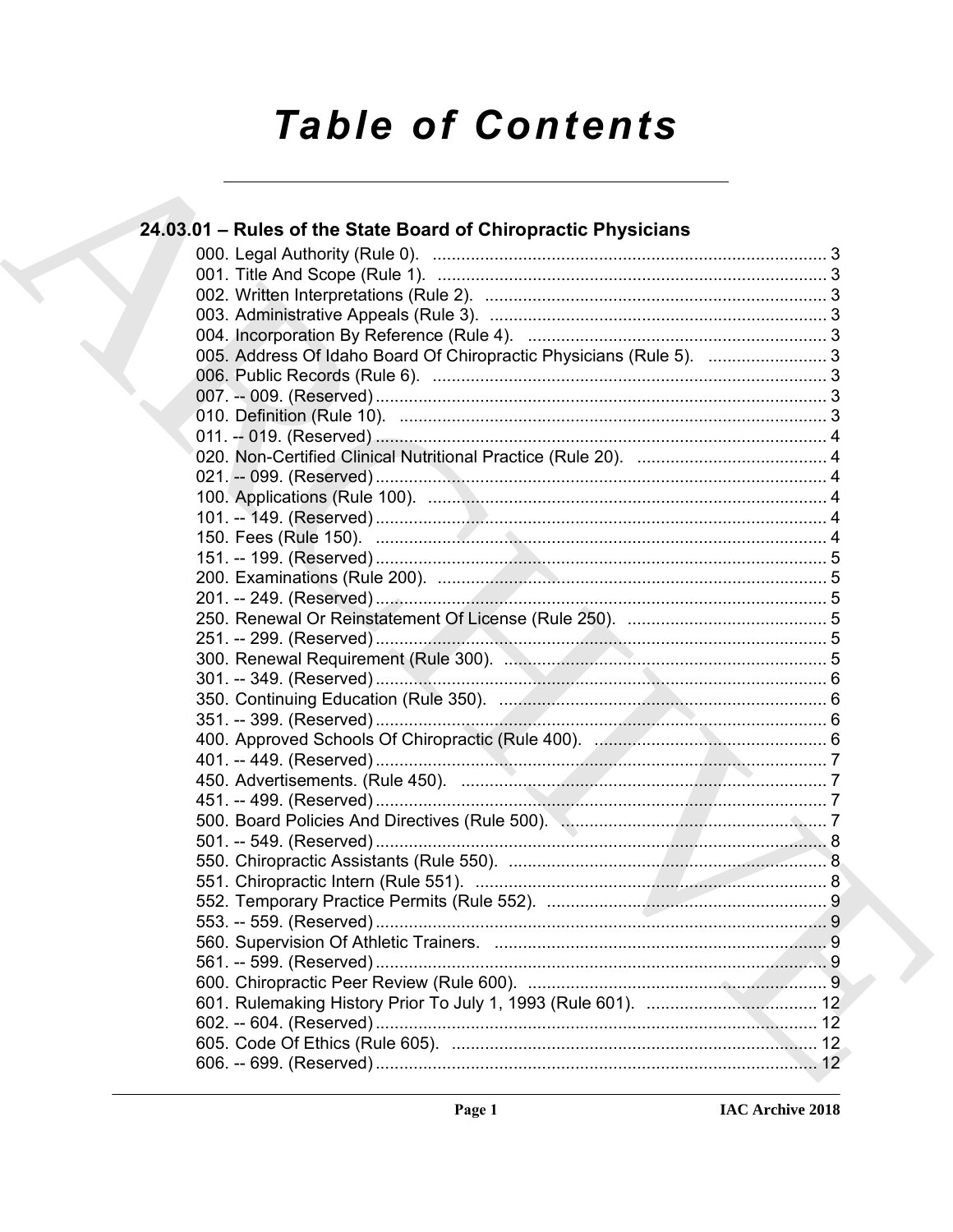### *Table of Contents (cont'd)*

| 703. Annual Issuance Of Clinical Nutrition Certification With License Renewal.  15 |
|------------------------------------------------------------------------------------|
| 704. Reissuance Of Cancelled Clinical Nutrition Certification.  15                 |
| 705. Clinical Nutrition Certification Cancelled For Over Three (3) Years.  16      |
|                                                                                    |
| 707. Obtaining And Independently Administering                                     |
|                                                                                    |
|                                                                                    |
|                                                                                    |
|                                                                                    |
|                                                                                    |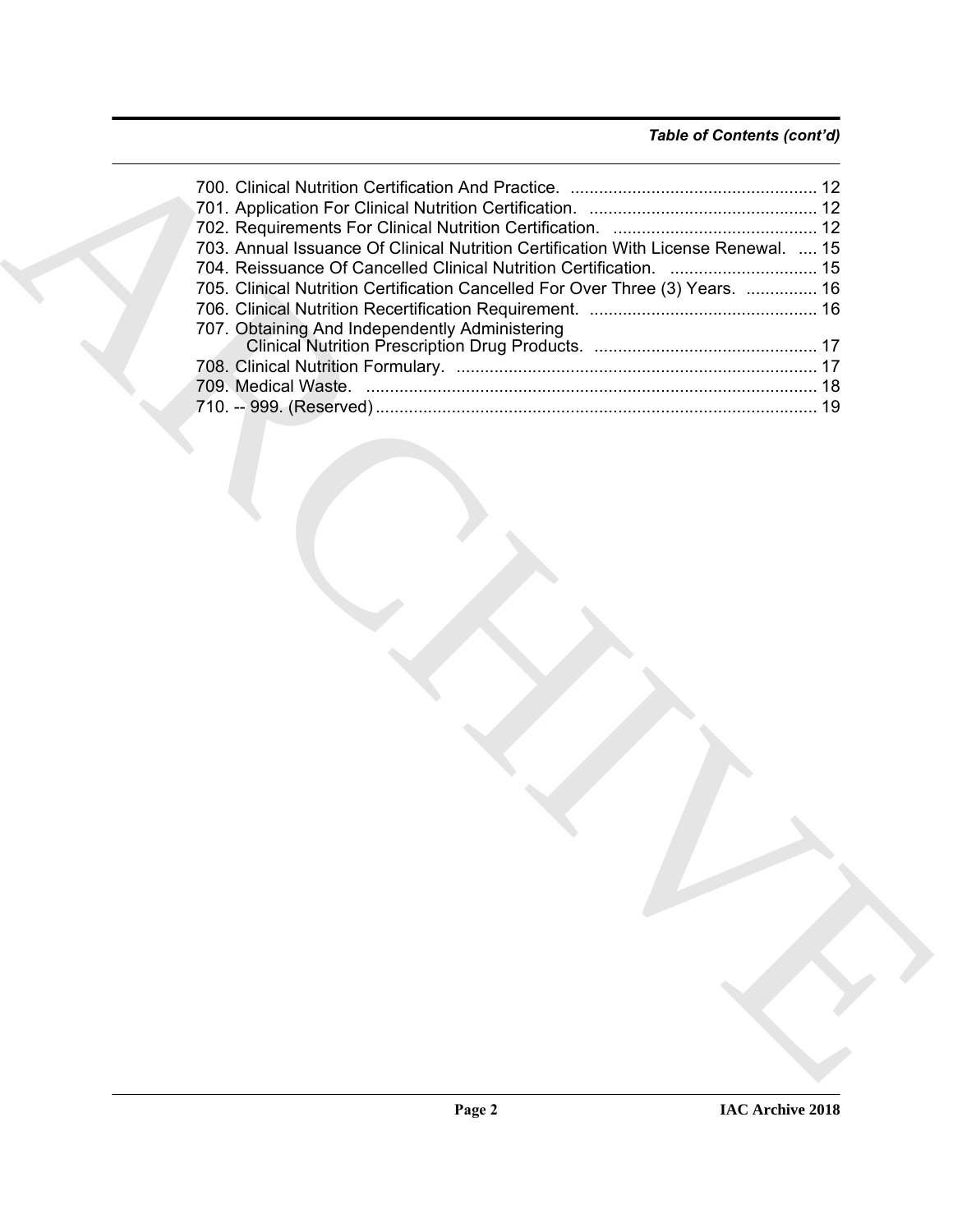#### **IDAPA 24 TITLE 03 CHAPTER 01**

#### **24.03.01 – RULES OF THE STATE BOARD OF CHIROPRACTIC PHYSICIANS**

#### <span id="page-2-19"></span><span id="page-2-1"></span><span id="page-2-0"></span>**000. LEGAL AUTHORITY (RULE 0).**

These rules are hereby prescribed and established pursuant to the authority vested in the State Board of Chiropractic Physicians by the provisions of Section 54-707, Idaho Code. (7-1-93)

#### <span id="page-2-21"></span><span id="page-2-2"></span>**001. TITLE AND SCOPE (RULE 1).**

These rules shall be cited as IDAPA 24.03.01, "Rules of the State Board of Chiropractic Physicians." (7-1-93)

#### <span id="page-2-22"></span><span id="page-2-3"></span>**002. WRITTEN INTERPRETATIONS (RULE 2).**

The board may have written statements that pertain to the interpretation of the rules of this chapter. Such interpretations, if any, are available for public inspection and copying at cost in the main office of the Bureau of Occupational Licenses. (3-15-02) Occupational Licenses.

#### <span id="page-2-11"></span><span id="page-2-4"></span>**003. ADMINISTRATIVE APPEALS (RULE 3).**

Administrative appeals shall be governed by the Administrative Procedure Act, Title 67, Chapter 52, Idaho Code. (3-15-02)

#### <span id="page-2-18"></span><span id="page-2-5"></span>**004. INCORPORATION BY REFERENCE (RULE 4).**

These rules do not incorporate by reference any document other than those sections of Idaho Code so referenced. (3-15-02)

#### <span id="page-2-10"></span><span id="page-2-6"></span>**005. ADDRESS OF IDAHO BOARD OF CHIROPRACTIC PHYSICIANS (RULE 5).**

**[CH](mailto:chi@ibol.idaho.gov)APTER 01**<br> **CHAPTER 01**<br> **CHARCHIVE STATE BOARD OF CHIROPRACTIC PHYSICIANS**<br> **CHARCHIVE STATE BOARD OF CHIROPRACTIC PHYSICIANS**<br>
THE AND SCOPE RELEAT. IN the same of the antivory vested in the same Dart of Chirometers<br> The office of the Board of Chiropractic Physicians is located within the Bureau of Occupational Licenses, 700 W. State Street, Boise, Idaho 83702. The Bureau is open between the hours of 8:00 a.m. and 5:00 p.m. each day except Saturdays, Sundays and holidays. The phone number of the Board is (208) 334-3233. The Board's fax number is (208) 334-3945. The Board's e-mail address is chi $\omega$ ibol.idaho.gov. The Board's official website is http:// www.ibol.idaho.gov. (3-29-10)

#### <span id="page-2-20"></span><span id="page-2-7"></span>**006. PUBLIC RECORDS (RULE 6).**

The records associated with the Board of Chiropractic Physicians are subject to the provisions of the Idaho Public Records Act, Title 74, Chapter 1, Idaho Code. (3-15-02)

#### <span id="page-2-8"></span>**007. -- 009. (RESERVED)**

#### <span id="page-2-12"></span><span id="page-2-9"></span>**010. DEFINITION (RULE 10).**

**01. Athletic Trainer**. A person licensed by the Idaho Board of Medicine pursuant to Section 54-3909, Idaho Code. (4-11-06)

<span id="page-2-14"></span><span id="page-2-13"></span>**02. Board**. The State Board of Chiropractic Physicians as prescribed in Section 54-703, Idaho Code.  $(7-1-93)$ 

<span id="page-2-17"></span><span id="page-2-16"></span><span id="page-2-15"></span>**03. Bureau**. The Bureau of Occupational Licenses as prescribed in Section 67-2602, Idaho Code.  $(3-15-02)$ 

**04. Direct Personal Supervision**. Direct Personal Supervision means that the licensed chiropractic physician is physically present in the clinic, is monitoring the activities of the supervisee, and is available to intervene, if necessary. intervene, if necessary.

**Inactive Retired**. The status of a licensee who is over sixty-five (65) years of age, has paid the inactive retired fee and is permanently retired from the practice of chiropractic. The holder of an inactive retired license may not practice chiropractic in Idaho. (3-15-02)

**Section 000 Page 3**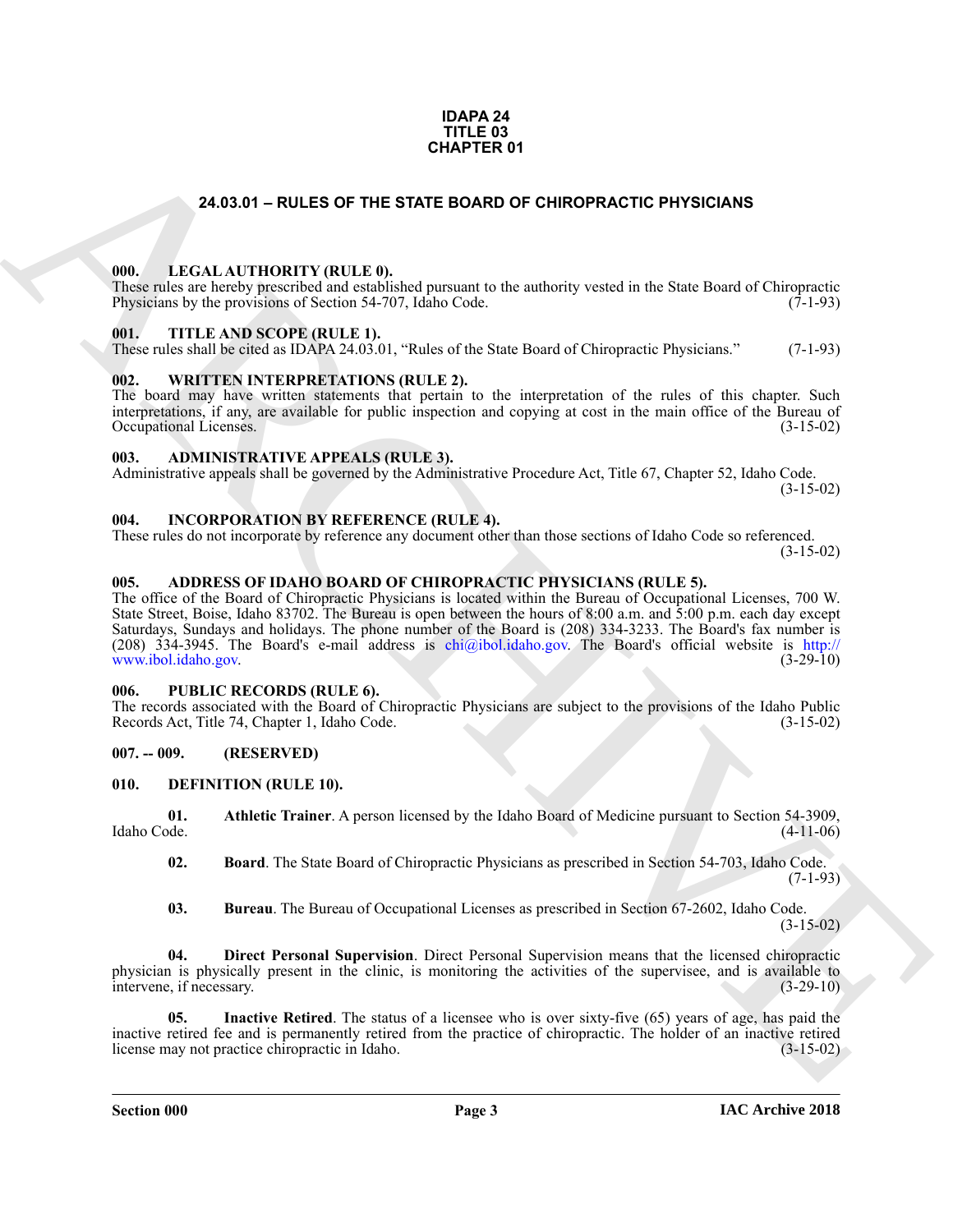<span id="page-3-9"></span>**06. Inactive Status**. The status of licensure that has been made inactive by compliance with Section 54-708(2) and Subsection 300.02. The holder of an inactive license may not practice chiropractic in Idaho. (3-15-02)

#### <span id="page-3-0"></span>**011. -- 019. (RESERVED)**

#### <span id="page-3-13"></span><span id="page-3-1"></span>**020. NON-CERTIFIED CLINICAL NUTRITIONAL PRACTICE (RULE 20).**

Bioreo of Coccaption and External Scheme of the same of Colores Christmas (Figure 2). The same of the same of the same of the same of the same of the same of the same of the same of the same of the same of the same of the Clinical nutritional methods as referenced in Section 54-704(1), Idaho Code, include, but are not limited to, the clinical use, administration, recommendation, compounding, prescribing, selling, and distributing non-prescription vitamins, minerals, botanical medicine, herbals, homeopathic, phytonutrients, antioxidants, enzymes and glandular extracts, and durable and non-durable medical goods and devices. Nothing herein shall allow any deviation from Section 54-704(3), Idaho Code. (3-22-18)

#### <span id="page-3-2"></span>**021. -- 099. (RESERVED)**

#### <span id="page-3-6"></span><span id="page-3-3"></span>**100. APPLICATIONS (RULE 100).**

**01. Application**. Applications on forms furnished by the Bureau of Occupational Licenses must be accompanied by an unmounted passport photograph taken within the twelve (12) months preceding the date of application. (3-15-02)

<span id="page-3-8"></span><span id="page-3-7"></span>

| 02. | <b>Qualifications.</b>                               | $(7-1-93)$ |
|-----|------------------------------------------------------|------------|
|     | New applicants will meet the following requirements: | $(7-1-93)$ |

i. National Boards Parts I, II, III, and IV. (7-1-99)

#### ii. Graduation from a CCE approved college or university. (7-1-93)

iii. Applicants will be required to sign an affidavit swearing under oath that they have fully reviewed and understand and will abide by the Chiropractic Act, Title 54, Chapter 7, Idaho Code, and the Board's Rules,<br>IDAPA 24, Title 03, Chapter 01, "Rules of the State Board of Chiropractic Physicians." (7-1-99) IDAPA 24, Title 03, Chapter 01, "Rules of the State Board of Chiropractic Physicians."

**b.** Endorsement applicants will meet the following requirements: (7-1-93)

i. Successful passage of the National Boards Parts which were in effect at the time of graduation from chiropractic college and physiotherapy. (4-2-08)

ii. If licensed prior to January, 1980, CCE approved college or university not required. If licensed after January, 1980, applicant must have graduated from a CCE approved college or university. (7-1-93)

iii. Five (5) years of consecutive practice immediately prior to application in another state without discipline. (4-2-08)

iv. National Board Special Purposes Examination for Chiropractors (SPEC). (7-1-99)

v. Applicants will be required to sign an affidavit swearing under oath that they have fully reviewed and understand and will abide by the Chiropractic Act, Title 54, Chapter 7, Idaho Code, and the Board's Rules, IDAPA 24, Title 03, Chapter 01, "Rules of the State Board of Chiropractic Physicians." (7-1-99)

#### <span id="page-3-4"></span>**101. -- 149. (RESERVED)**

#### <span id="page-3-5"></span>**150. FEES (RULE 150).**

<span id="page-3-12"></span><span id="page-3-11"></span><span id="page-3-10"></span>

| <b>Application Fee.</b> Application Fee - One hundred fifty dollars (\$150). | $(3-24-17)$ |
|------------------------------------------------------------------------------|-------------|
|                                                                              |             |

**02. Original License Fee**. Original License Fee – One hundred fifty dollars (\$150). (3-24-17)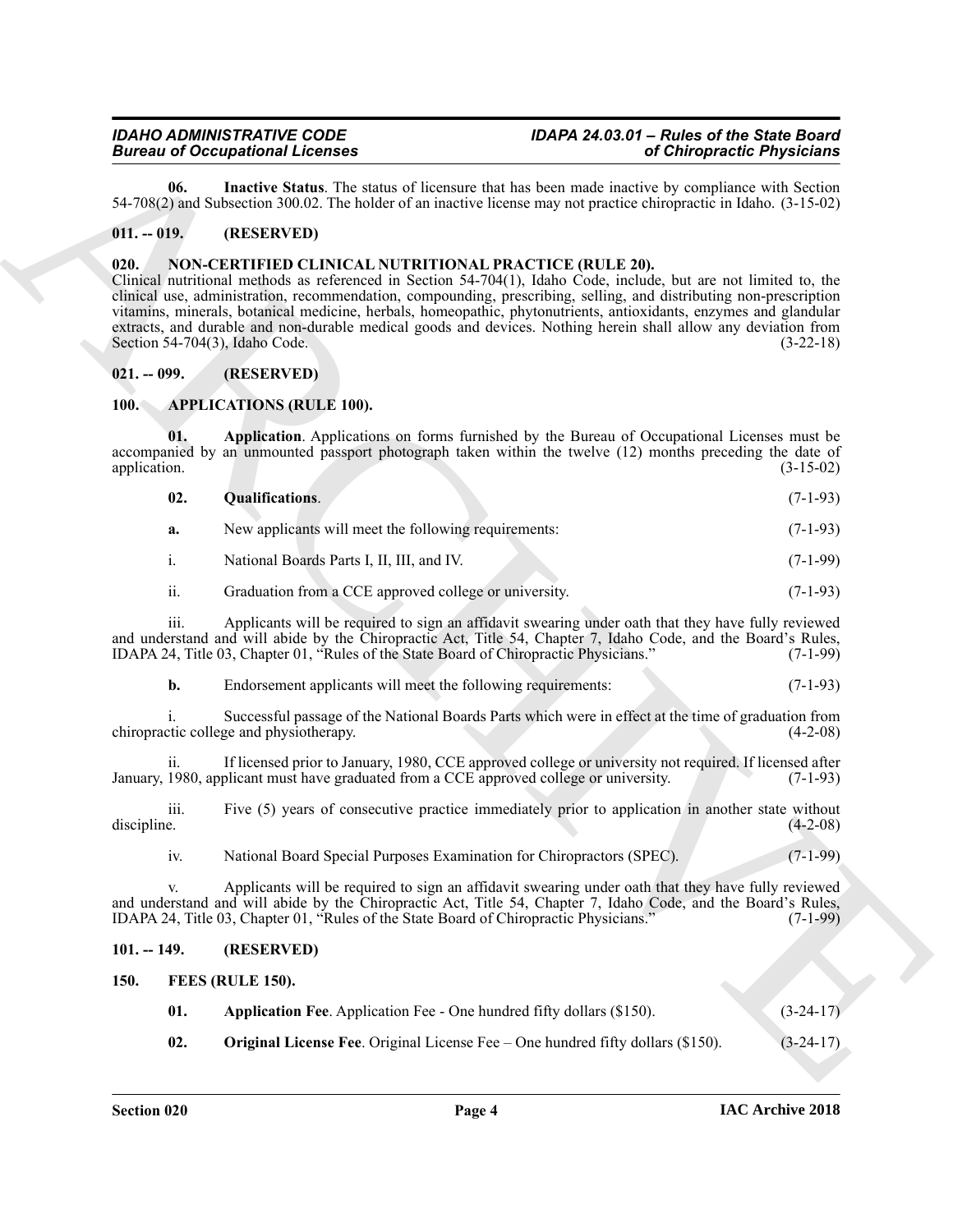<span id="page-4-10"></span><span id="page-4-7"></span>

|                              | <b>Bureau of Occupational Licenses</b><br>of Chiropractic Physicians                                                                                                                                                                                                                                                                                                                                                                                      |             |
|------------------------------|-----------------------------------------------------------------------------------------------------------------------------------------------------------------------------------------------------------------------------------------------------------------------------------------------------------------------------------------------------------------------------------------------------------------------------------------------------------|-------------|
| 03.                          | Annual Renewal Fee. Annual Renewal Fee - One hundred fifty dollars (\$150).                                                                                                                                                                                                                                                                                                                                                                               | $(3-24-17)$ |
| 04.                          | <b>Inactive License.</b> Inactive License - One hundred dollars (\$100).                                                                                                                                                                                                                                                                                                                                                                                  | $(3-24-17)$ |
| 05.                          | Temporary Permit Fee. Temporary Permit Fee - One hundred dollars (\$100).                                                                                                                                                                                                                                                                                                                                                                                 | $(3-24-17)$ |
| 06.                          | <b>Intern Permit Fee.</b> Intern Permit Fee $-$ One hundred dollars (\$100).                                                                                                                                                                                                                                                                                                                                                                              | $(3-24-17)$ |
| 07.                          | Application for Clinical Nutrition Certification Fee. Application for Clinical Nutrition<br>Certification Fee – One hundred fifty dollars $(\$150$ .                                                                                                                                                                                                                                                                                                      | $(3-22-18)$ |
| 08.<br>dollars.              | Clinical Nutrition Certification Fee. Clinical Nutrition Certification Fee - One hundred fifty                                                                                                                                                                                                                                                                                                                                                            | $(3-22-18)$ |
| 09.                          | Non-Refundable. All fees are non-refundable.                                                                                                                                                                                                                                                                                                                                                                                                              | $(7-1-93)$  |
| $151. - 199.$                | (RESERVED)                                                                                                                                                                                                                                                                                                                                                                                                                                                |             |
| 200.                         | <b>EXAMINATIONS (RULE 200).</b><br>It shall be the applicant's duty to take and successfully pass the National Board Examinations administered by the<br>National Board of Chiropractic Examiners as specified in these rules.                                                                                                                                                                                                                            | $(3-10-00)$ |
| $201. - 249.$                | (RESERVED)                                                                                                                                                                                                                                                                                                                                                                                                                                                |             |
| 250.                         | RENEWAL OR REINSTATEMENT OF LICENSE (RULE 250).                                                                                                                                                                                                                                                                                                                                                                                                           |             |
| 01.                          | Expiration Date. All chiropractic licenses expire and must be renewed annually in accordance<br>with Section 67-2614, Idaho Code. Licenses not so renewed will be canceled.                                                                                                                                                                                                                                                                               | $(5-3-03)$  |
| 02.                          | Reinstatement. Any license canceled for failure to renew may be reinstated in accordance with<br>Section 67-2614, Idaho Code, with the exception that the reinstatement fee shall be two hundred fifty dollars (\$250)<br>and the applicant shall submit proof of having met the required continuing education for the year of reinstatement.                                                                                                             | $(5-3-03)$  |
| 03.                          | <b>Canceled License.</b> A license that has been canceled for a period of more than five (5) years may be<br>re-issued in accordance with section 67-2614, Idaho Code.                                                                                                                                                                                                                                                                                    | $(5-3-03)$  |
| $251. - 299.$                | (RESERVED)                                                                                                                                                                                                                                                                                                                                                                                                                                                |             |
| 300.                         | RENEWAL REQUIREMENT (RULE 300).                                                                                                                                                                                                                                                                                                                                                                                                                           |             |
| 01.                          | Active Status. Each renewal application must be accompanied by:                                                                                                                                                                                                                                                                                                                                                                                           | $(7-1-93)$  |
| a.                           | The established fee; and                                                                                                                                                                                                                                                                                                                                                                                                                                  | $(7-1-93)$  |
| b.<br>approved by the board. | Certification of having attended and completed a minimum of twelve (12) hours of scientific<br>clinics, forums, or chiropractic study within the previous twelve (12) months, as approved by the Idaho Board of<br>Chiropractic Physicians. Effective January 1, 2009, certification of having attended and completed a minimum of<br>eighteen (18) hours of scientific clinics, forums, or chiropractic study within the previous twelve (12) months, as | $(4-2-08)$  |
| 02.                          | Inactive Status. Each application for an Inactive status license must be accompanied by: (3-15-02)                                                                                                                                                                                                                                                                                                                                                        |             |
|                              | The established fee; and                                                                                                                                                                                                                                                                                                                                                                                                                                  | $(3-15-02)$ |
| a.                           |                                                                                                                                                                                                                                                                                                                                                                                                                                                           |             |

#### <span id="page-4-13"></span><span id="page-4-12"></span><span id="page-4-11"></span><span id="page-4-9"></span><span id="page-4-8"></span><span id="page-4-0"></span>**151. -- 199. (RESERVED)**

#### <span id="page-4-6"></span><span id="page-4-1"></span>**200. EXAMINATIONS (RULE 200).**

#### <span id="page-4-2"></span>**201. -- 249. (RESERVED)**

#### <span id="page-4-17"></span><span id="page-4-16"></span><span id="page-4-14"></span><span id="page-4-3"></span>**250. RENEWAL OR REINSTATEMENT OF LICENSE (RULE 250).**

#### <span id="page-4-15"></span><span id="page-4-4"></span>**251. -- 299. (RESERVED)**

#### <span id="page-4-5"></span>**300. RENEWAL REQUIREMENT (RULE 300).**

<span id="page-4-19"></span><span id="page-4-18"></span>

<span id="page-4-20"></span>

| a. | The established fee: and | $(3-15-02)$ |
|----|--------------------------|-------------|
|    |                          |             |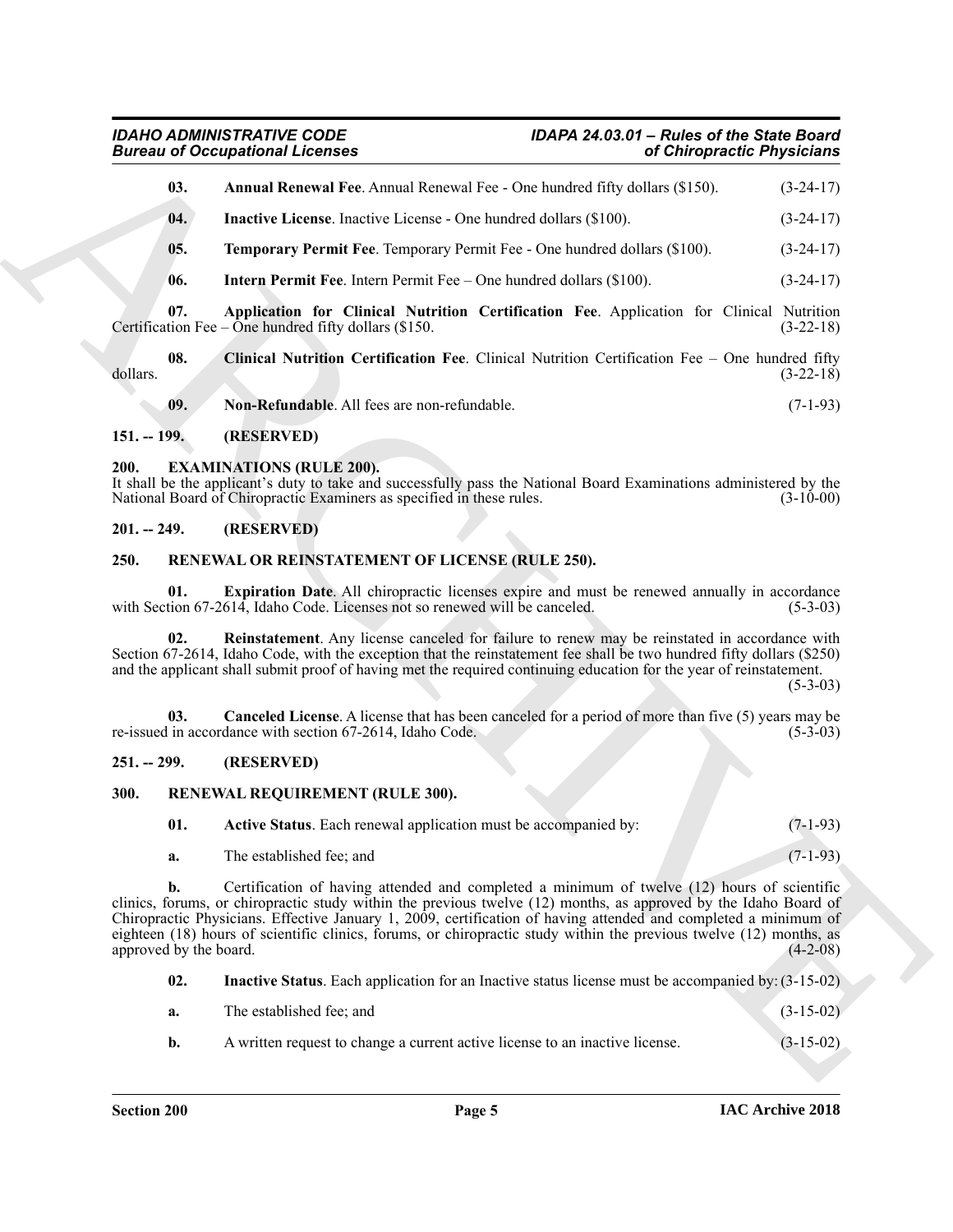### <span id="page-5-12"></span>*IDAHO ADMINISTRATIVE CODE IDAPA 24.03.01 – Rules of the State Board*

Borrow Coccaption II. Continues Material Membranta Material Membranta ARCHIVES (Chinameter Physician Action 1991)<br>
And the state of probabilities of the state of the state of the state of the state of the state of the sta **03. Waiving Continued Education Requirements**. All continued education requirements will be waived for any year or portion thereof that a licensee maintains an inactive license and is not actively practicing in Idaho. Inactive license renewal notices and licenses will be marked "Inactive." When the licensee desires active status, he must show acceptable fulfillment of continuing educational requirements for the current year and submit a fee equivalent to the difference between the inactive and active renewal fee. The continuing educational requirement and the fees will not be prorated for a partial year. (3-15-02)

#### <span id="page-5-0"></span>**301. -- 349. (RESERVED)**

#### <span id="page-5-7"></span><span id="page-5-1"></span>**350. CONTINUING EDUCATION (RULE 350).**

In order to further protect the public health and to facilitate the administration of the Chiropractic Act, the board has formulated the following rules: (7-1-93)

**01. Subject Material**. The subject material of the continuing education requirement shall be germane to the practice of chiropractic and either; (3-15-02)

<span id="page-5-10"></span>

| a. | Sponsored by an approved school of chiropractic; or | $(3-15-02)$ |
|----|-----------------------------------------------------|-------------|
|    | Otherwise approved by the board.                    | $(3-15-02)$ |

<span id="page-5-11"></span>**c.** "Germane to the practice of chiropractic" shall be limited to Section 54-704(1), Idaho Code. (3-15-02)

**02. Verification of Attendance**. It shall be necessary for each licensee to maintain verification of attendance by securing authorized signatures or other documentation from the course instructors or sponsoring institution substantiating any and all hours attended by the applicant. This verification shall be maintained by the licensee and provided to the Board upon the request of the Board or its agent. (3-15-02)

<span id="page-5-8"></span>**03. Distance Learning and Home Study**. The board may approve a course of study for continuing education credit that does not include the actual physical attendance of the applicant in a face-to-face setting with the course instructor. Distance Learning or Home Study courses shall be eligible for continuing education credits if sponsored by an approved school of chiropractic or upon approval by the board. Licensee shall not accumulate more than six (6) continuing education hours per renewal period from distance learning or home study. (4-2-08)

<span id="page-5-9"></span>**04. Requests for Approval**. All requests for approval or pre-approval of educational programs must be made to the board in writing, and must be accompanied by a statement that includes the name of the instructor or instructors, the date and time and location of the course, the specific agenda for the course, the number of continuing education credit hours requested, and a statement of how the course is believed to be pertinent to the practice of chiropractic. (3-15-02)

#### <span id="page-5-2"></span>**351. -- 399. (RESERVED)**

#### <span id="page-5-3"></span>**400. APPROVED SCHOOLS OF CHIROPRACTIC (RULE 400).**

#### <span id="page-5-6"></span><span id="page-5-4"></span>**01. Requirement for Approval**. (7-1-93)

**a.** The Idaho Board of Chiropractic Physicians will consider only that school or college or university of chiropractic as a reputable school, college or university of chiropractic in good standing if such school, college or university conforms to the requirements of "recognized candidate for accreditation," or "accredited" of the Council of Chiropractic Education or any foreign country college which meets equivalent standards as determined by the Idaho Board of Chiropractic Physicians and teaches accredited courses in all the subjects set forth in Section 54-709(1)(b), Idaho Code. (7-1-93)

**b.** Regardless of the Council on Chiropractic Education status, the Board may make additional lents for approval as a reputable school, college or university of Chiropractic. (7-1-93) requirements for approval as a reputable school, college or university of Chiropractic.

<span id="page-5-5"></span>**02.** New Schools. Those graduates of new schools of chiropractic will only be accepted for licensure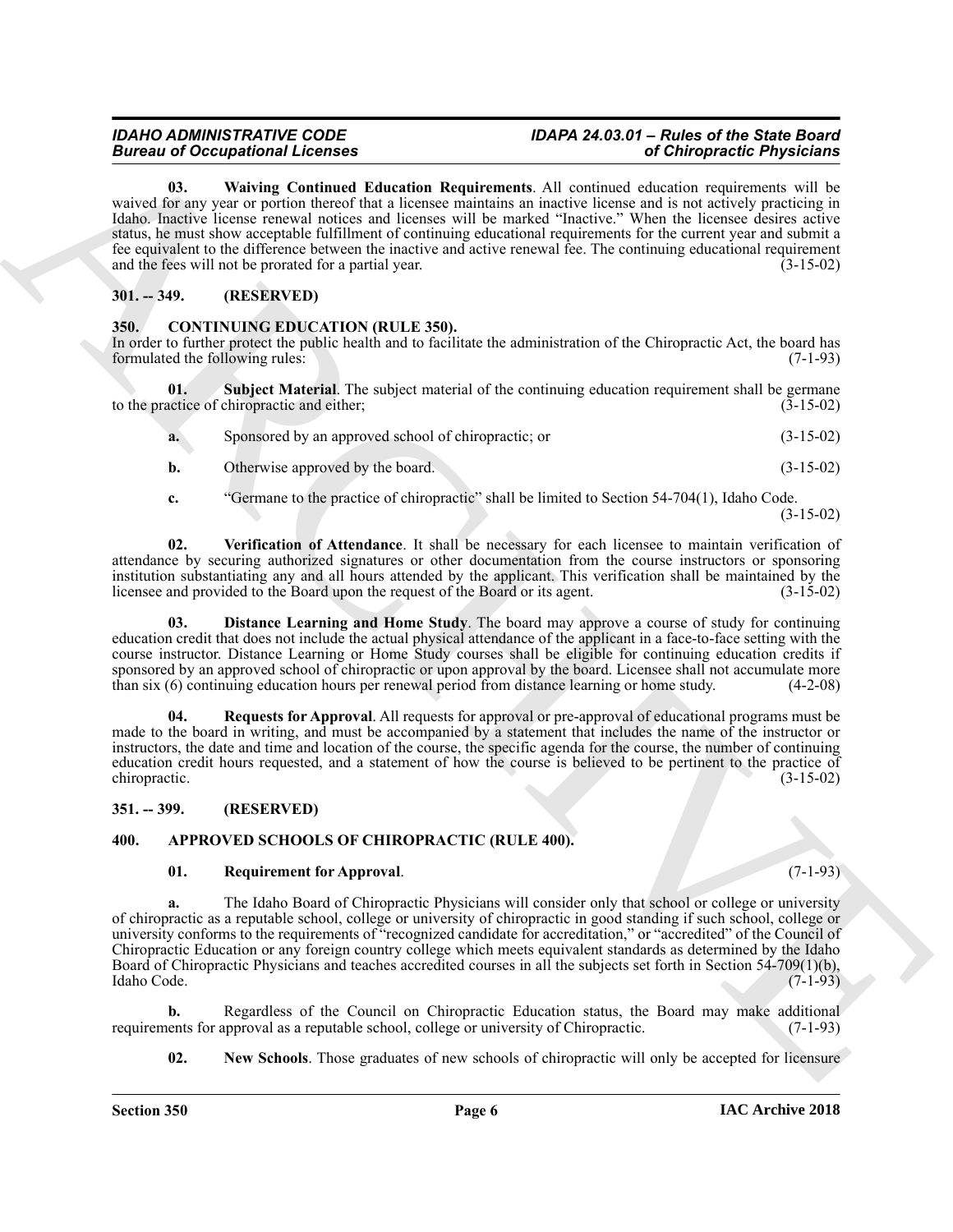application provided the school reaches "recognized candidate for accreditation" status with the Council on Chiropractic Education within one year following the first graduating class and are approved by the Idaho Board of Chiropractic Physicians. (7-1-93)

#### <span id="page-6-0"></span>**401. -- 449. (RESERVED)**

#### <span id="page-6-4"></span><span id="page-6-1"></span>**450. ADVERTISEMENTS. (RULE 450).**

No chiropractor shall disseminate or cause the dissemination of any advertisement or advertising which is any way fraudulent, false, deceptive or misleading. Any advertisement or advertising shall be deemed by the board to be fraudulent, false, deceptive, or misleading if it: (7-1-93)

#### <span id="page-6-13"></span><span id="page-6-7"></span>**01. Contains a Misrepresentation of Fact**. Contains a misrepresentation of fact; or (7-1-93)

Brain of Occupation Scheme states and the system of Orientation Chinamaton Chinamaton Chinamaton Chinamaton Chinamaton Chinamaton Chinamaton Chinamaton Chinamaton Chinamaton Chinamaton Chinamaton Chinamaton Chinamaton Chi **02. Misleading or Deceptive**. Is misleading or deceptive because in its content or in the context in which it is presented it makes only a partial disclosure of relevant facts. More specifically, it is misleading and deceptive for a chiropractor to advertise free services (i.e. x-rays, examination, etc.) or services for a specific charge when in fact the chiropractor is transmitting a higher charge for the advertised services to a third party payor for payment or charges the patient or a third party. It is misleading and deceptive for a chiropractor or a group of chiropractors to advertise a chiropractic referral service or bureau unless the advertisement specifically names each of the individual chiropractors who are participating in the referral service or bureau; or (7-1-93)

<span id="page-6-8"></span>**03. Creates False, or Unjustified Expectations of Beneficial Treatment or Successful Cures**. Creates false, or unjustified expectations of beneficial treatment or successful cures; or (7-1-93)

<span id="page-6-5"></span>**04. Appeals Primarily to Lay Person**. Is likely to appeal primarily to a lay person's fears, ignorance, ies regarding his state of health or physical well-being: or or anxieties regarding his state of health or physical well-being; or

<span id="page-6-11"></span>**05. Fails to Identify**. Fails to identify conspicuously the chiropractor or chiropractors referred to in the advertising as a chiropractor or chiropractors; or (7-1-93)

<span id="page-6-12"></span>**06. Failure to Perform**. Contains any representations or claims, as to which the chiropractor, referred to in the advertising, fails to perform; or (7-1-93)

<span id="page-6-14"></span>**07. Use of the Term "Chiropractor."** Contains any representation which identifies the chiropractic practice being advertised by a name which does not include the terms "chiropractor," "chiropractic," or some easily recognizable derivative thereof; or (7-1-93)

<span id="page-6-6"></span>**08. Area of Practice**. Contains any representation regarding a preferred area of practice or an area of practice in which the practitioner in fact specializes, which represents or implies that such specialized or preferred area of practice requires, or that the practitioner has received any license or recognition by the state of Idaho or its authorized agents, which is superior to the license and recognition granted to any chiropractor who successfully meets the licensing requirements of Chapter 7, Title 54, Idaho Code; or (7-1-93)

<span id="page-6-9"></span>**09. Deceptive or Misleading Heading**. Appears in any classified directory, listing, or compendium under a heading, which when considered together with the advertisement, has the capacity or tendency to be deceptive or misleading with respect to the profession or professional status of the chiropractor: or (7-1-93) deceptive or misleading with respect to the profession or professional status of the chiropractor; or

<span id="page-6-10"></span>**10. Deceptive or Misleading Information**. Contains any other representation, statement or claim which is misleading or deceptive. (7-1-93)

#### <span id="page-6-2"></span>**451. -- 499. (RESERVED)**

#### <span id="page-6-15"></span><span id="page-6-3"></span>**500. BOARD POLICIES AND DIRECTIVES (RULE 500).**

<span id="page-6-16"></span>**01. Register**. The board shall keep on file a current register of all applicants for licensure, rejected applicants and licentiates, and the current license status of all licensed Idaho Chiropractic Physicians. (7-1-93)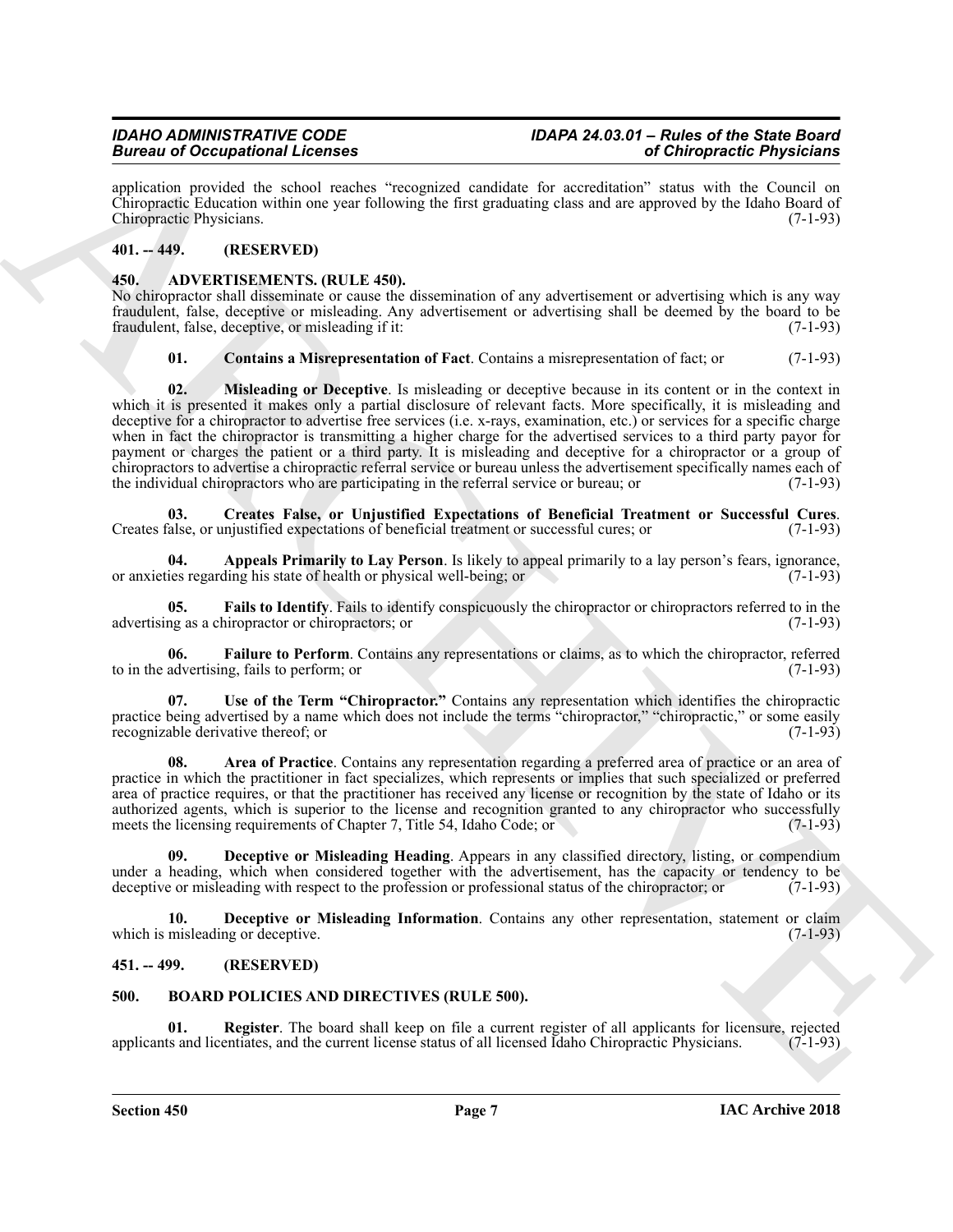<span id="page-7-5"></span>**02. Board of Chiropractic Physicians' Agents**. The board shall authorize, by written agreement, the Bureau of Occupational Licenses to act as agent in its interest.

<span id="page-7-4"></span>**03. Board Budget**. The board shall assist in preparation of an annual budget including all anticipated expenditures and income. (7-1-93)

<span id="page-7-3"></span>**04. Authorized Expenditures**. The Board authorizes actual and necessary expenditures for Board business to Board Members outside of Board meetings.

<span id="page-7-6"></span>**05. Delegates to Federation of Chiropractic Licensing Boards**. Authorized delegates to the annual congress shall receive the honorarium and travel expenses as provided in Section 54-706(4), Idaho Code. (7-1-93)

#### <span id="page-7-0"></span>**501. -- 549. (RESERVED)**

#### <span id="page-7-7"></span><span id="page-7-1"></span>**550. CHIROPRACTIC ASSISTANTS (RULE 550).**

<span id="page-7-10"></span>**01. Definition**. A chiropractic assistant is defined as any individual functioning in a dependent relationship with a supervising chiropractic physician in the performance of any chiropractic practice. (7-1-93)

**02. Chiropractic Physician Responsible and Liable**. The chiropractic physician shall be responsible and liable for: (7-1-93)

<span id="page-7-9"></span>

| a. | Direct supervision: |  |  | $(7-1-93)$ |
|----|---------------------|--|--|------------|
|----|---------------------|--|--|------------|

**b.** Any acts of the assistant in the performance of chiropractic practice; (7-1-93)

**c.** Proper training and capabilities of the chiropractic assistant before authorization is given to any chiropractic practice. (7-1-93) perform any chiropractic practice.

<span id="page-7-8"></span>**03. Chiropractic Assistant Limitations**. A chiropractic assistant shall not: (7-1-93)

- **a.** Manipulate articulations; (7-1-93)
- <span id="page-7-14"></span>**b.** Provide diagnostic results or interpretations to the patient; (7-1-93)

**c.** Provide treatment advice to any patient without instructions from the supervising Chiropractic Physician. (7-1-93) Physician.  $(7-1-93)$ 

#### <span id="page-7-11"></span><span id="page-7-2"></span>**551. CHIROPRACTIC INTERN (RULE 551).**

Bureau of Comparisonnia International Assets. The board and handel as the matter of the properties  $\frac{1}{2}$  (3)  $\frac{1}{2}$  (3)  $\frac{1}{2}$  (3)  $\frac{1}{2}$  (3)  $\frac{1}{2}$  (3)  $\frac{1}{2}$  (3)  $\frac{1}{2}$  (3)  $\frac{1}{2}$  (3)  $\frac{1}{2}$  **01. Definition**. A chiropractic intern is defined as any individual who is presently enrolled in a school of chiropractic and is qualified to practice as an intern as established by the approved chiropractic college that the individual attends and who will function in a dependent relationship with a supervising chiropractic physician in the performance of chiropractic practice.

**02. Chiropractic Physician Responsible and Liable**. The chiropractic physician shall be responsible and liable for:  $(3-15-02)$ 

<span id="page-7-13"></span>**a.** Direct personal supervision of the intern; (3-15-02)

**b.** Any acts of the intern in the performance of chiropractic practice; (3-15-02)

**c.** Determining that the intern possesses sufficient training and capabilities before authorization is given to perform any chiropractic practice. (3-15-02)

<span id="page-7-12"></span>**03. Chiropractic Intern Limitations**. A chiropractic intern shall not: (3-15-02)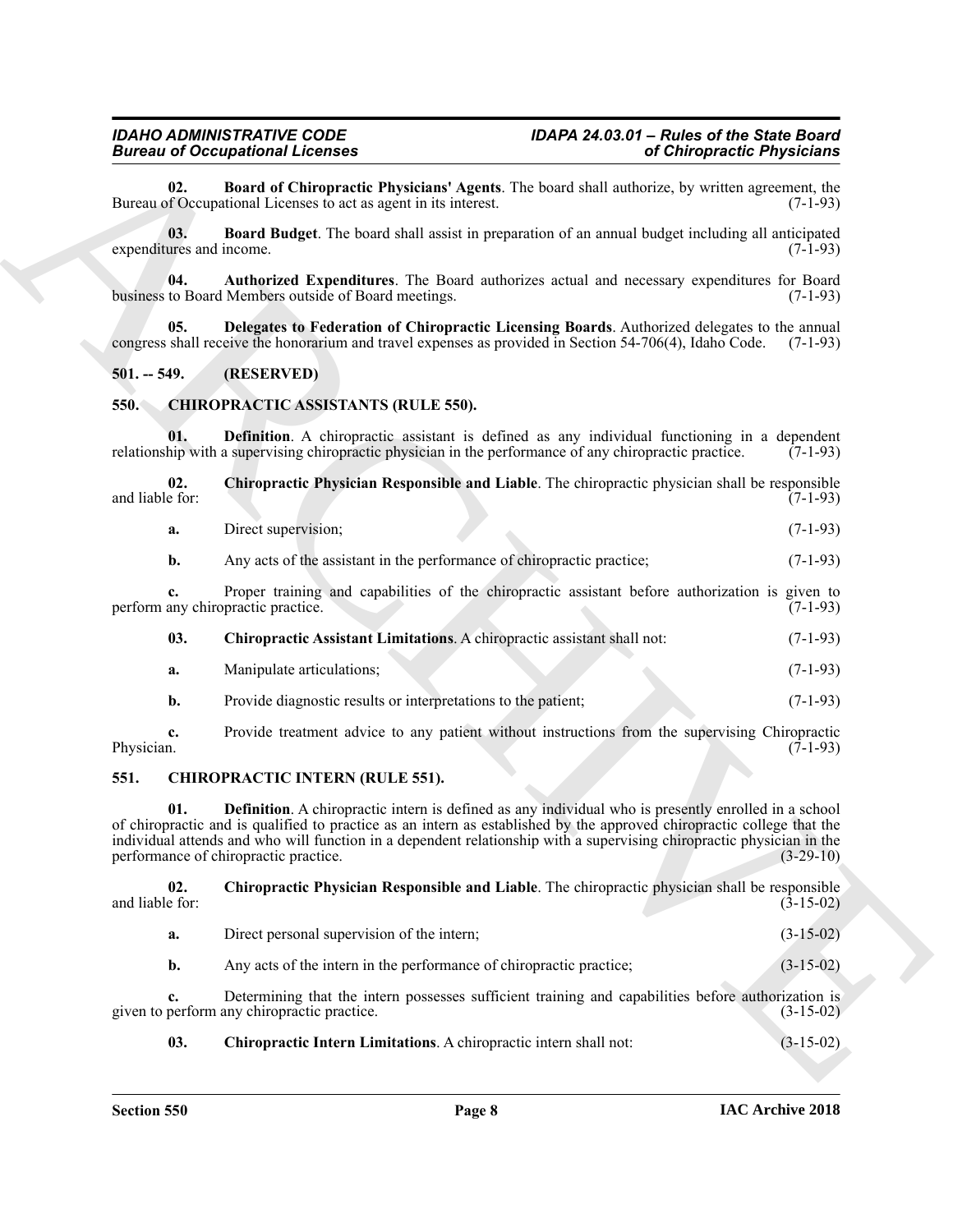**a.** Perform any chiropractic practice independently, but must perform all such practice under the rsonal supervision of a licensed Chiropractic Physician: (3-15-02) direct personal supervision of a licensed Chiropractic Physician;

**b.** Provide diagnostic results or interpretations to the patient prior to consultation with the supervising Chiropractic Physician; (3-15-02)

**c.** Provide treatment advice to any patient without instructions from the supervising Chiropractic Physician. (3-15-02) Physician. (3-15-02)

#### <span id="page-8-8"></span><span id="page-8-0"></span>**552. TEMPORARY PRACTICE PERMITS (RULE 552).**

When an original application for license or internship is accepted by the board as being fully completed, in accordance with the requirements of the Idaho Chiropractic Physician Law and these Rules, a temporary permit to practice may be issued. (3-15-02) practice may be issued.

<span id="page-8-10"></span>**01.** Supervision Required. A permit holder may work only when under the direct personal supervision of a chiropractic physician currently licensed in Idaho. The name, address and signature of the supervising chiropractic physician shall appear on the application. (3-15-02) chiropractic physician shall appear on the application.

<span id="page-8-9"></span>**02. Only One Permit May Be Issued**. Only one (1) permit may be issued under any circumstances to any individual.  $(3-15-02)$ 

<span id="page-8-11"></span>**03.** Validity of Temporary Permits. Temporary permit to practice will be valid for a period not to welve (12) months and only: (3-15-02) exceed twelve  $(12)$  months and only:

**a.** In the case of an applicant for Idaho licensure, until the results of the next scheduled examination have been released. No work permit will be issued to an applicant who has previously failed an examination for licensure in this or any other state, territory, possession, or country more than once. Failure to sit for the next scheduled examination will invalidate the work permit and no further permits will be issued.  $(3-29-10)$ scheduled examination will invalidate the work permit and no further permits will be issued.

**Example of the contract interaction of the contract interaction of the contract interaction of the contract interaction of the contract interaction of the contract interaction of the contract interaction of the contract b.** In the case of an intern, until the scheduled date of graduation from an approved school of chiropractic. Upon original application for licensure in Idaho, the intern permit may be extended by the board until the results of the next scheduled examination have been released. No work permit will be issued to an applicant who has previously failed an examination for licensure in this or any other state, territory, possession, or country more than once. Failure to sit for the next scheduled examination will invalidate the work permit and no further permits will be issued. (3-29-10) will be issued.  $(3-29-10)$ 

#### <span id="page-8-1"></span>**553. -- 559. (RESERVED)**

#### <span id="page-8-7"></span><span id="page-8-2"></span>**560. SUPERVISION OF ATHLETIC TRAINERS.**

Idaho licensed chiropractic physicians who are designated as a directing physician responsible for the supervision of licensed athletic trainers shall comply with all duties and responsibilities of a directing physician as set forth in IDAPA 22.01.10, "Rules for the Licensure of Athletic Trainers to Practice in Idaho," except that designated chiropractic physicians shall not be required to register. (4-11-06)

#### <span id="page-8-3"></span>**561. -- 599. (RESERVED)**

#### <span id="page-8-5"></span><span id="page-8-4"></span>**600. CHIROPRACTIC PEER REVIEW (RULE 600).**

<span id="page-8-6"></span>**01. Purpose and Composition of Peer Review Committee**. There is hereby established a Peer Review Committee, the members of which will function at the will of the Idaho State Board of Chiropractic Physicians.  $(7-1-98)$ 

**a.** The purpose of the Peer Review Committee is to review those matters relative to the appropriateness, quality, utilization, and cost of chiropractic care in the state of Idaho. (7-1-98)

**b.** The Committee will be comprised of a chairman and a minimum of five (5) members, all of whom will be appointed by the members of the Board, and all of whom will serve at the pleasure of the Board. They may be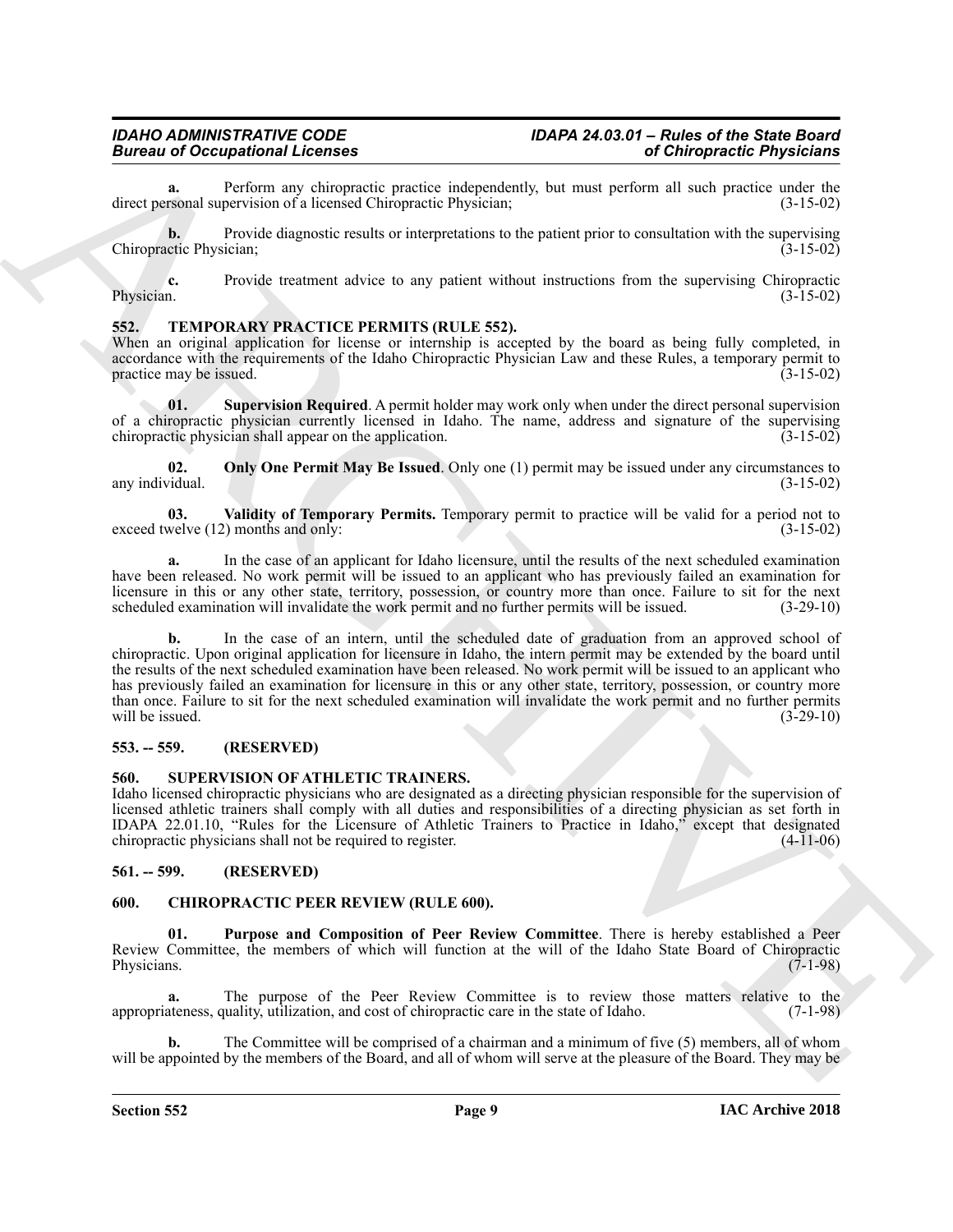### *IDAHO ADMINISTRATIVE CODE IDAPA 24.03.01 – Rules of the State Board*

removed from the Committee by vote of the Board, at any time, without cause. (7-1-98)

**c.** The Board will appoint one (1) of its members to act as a liaison between the Board and the Committee. This liaison will serve at the pleasure of the Board and may be removed by the Board, at any time, without cause. (7-1-98)

<span id="page-9-1"></span>**02. Definitions**. (7-1-98)

**a.** "Board" means the Idaho State Board of Chiropractic Physicians. (7-1-98)

Biomass of Occupations I Leonards<br>
Normal de Comunities by solution and stand, a may have, when  $\alpha$ <br>
Archives the Higherine Comunities of the Archives of the Archives of the Archives of the Biomass of the Biomass of the **b.** "Patient" means an individual who has received treatment from an Idaho licensed chiropractor, or who has received treatment under the supervision or direction of an Idaho licensed chiropractor, which treatment is within the scope of practice for a chiropractor within the state of Idaho. (7-1-98) within the scope of practice for a chiropractor within the state of Idaho.

**c.** "Peer Review" means an evaluation performed by members of the Committee, which review will include the appropriateness, quality, utilization, and cost of chiropractic services and ethical performance of chiropractic care. (7-1-98) chiropractic care.

**d.** "Peer Review Committee Members" shall mean those individuals appointed by the Board to serve eer Review Committee. (7-1-98) on the Peer Review Committee.

**e.** "Individual Reviewers" means those individual members of the Committee who are designated by man of the Committee to conduct a peer review evaluation of any particular matter. (7-1-98) the chairman of the Committee to conduct a peer review evaluation of any particular matter.

<span id="page-9-0"></span>**03. Committee Criteria**. (7-1-98)

**a.** Requirements for Membership: To be considered for appointment to the Committee, an applicant (7-1-98)  $\frac{7}{7}$ -1-98)

i. Hold a current Idaho license to practice chiropractic, which license is in good standing and which has never been the subject of a formal disciplinary action in any jurisdiction; (7-1-98)

ii. Be actively engaged in the practice of chiropractic for the past four (4) years, with the most recent two (2) of those years having been spent in Idaho. (7-1-98)

iii. Obtain such peer review training as may be required by the Board. (3-15-02)

**b.** Appointment Process: Each year the Board will notify all Idaho licensed chiropractors of the process and deadlines by which they may self-submit for membership on the Committee. (7-1-98)

i. The submissions will be maintained on file for one (1) year; after which time they will be discarded without notice to the applicants. (7-1-98)

ii. The Board will notify those individuals who are named to the Committee of their appointment. (7-1-98)

**c.** Limitations of Peer Review Committee Members. While serving on the Peer Review Committee, a member shall not: (7-1-98)

i. Solicit to do independent medical examinations and/or reviews for insurance companies, attorneys or other third parties; (7-1-98)

ii. Utilize any designation or other reference to Committee membership on any advertisement, including telephone book, office, letterhead, or any other place. (7-1-98)

**d.** Reimbursement: Committee members will be afforded expense reimbursement in accordance with state employee travel regulations upon Board approval. (7-1-98)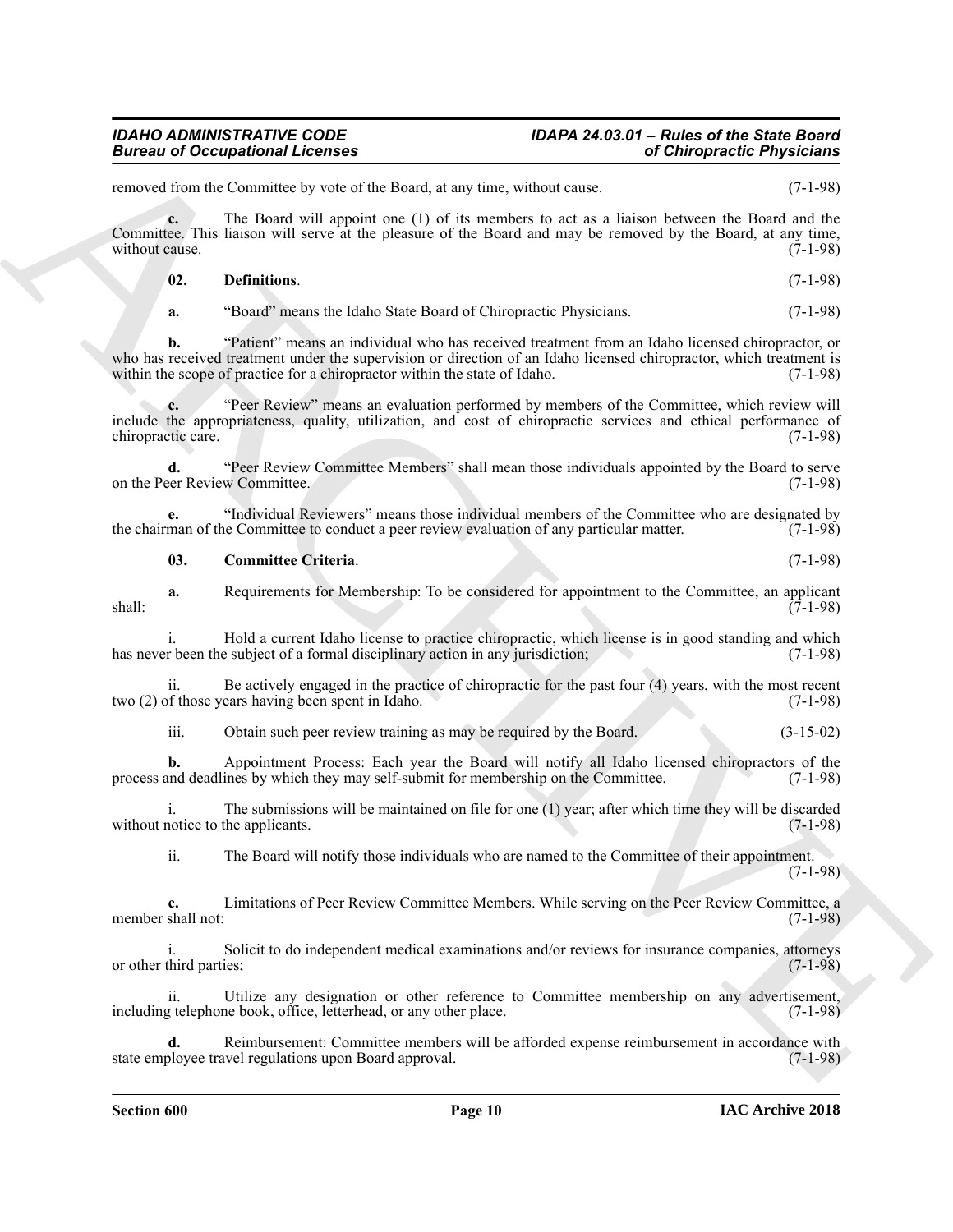#### <span id="page-10-3"></span>**04. Standards**. (7-1-98)

Bureau of Occupations I. Fernando and the server that is the Content of Chiefspreise Physicisms<br>
(a) Sometimes are received by the Committee will define the Guideline for Chiefspreise Could<br>
Archives Excellent Physicisms **a.** In conducting any review, the Committee will utilize the Guidelines for Chiropractic Quality Assurance and Practice Parameters, Proceedings of the Mercy Center Consensus Conference, and Procedural/ Utilization Facts, Chiropractic/Physical Therapy Treatment Standards, a Reference Guide, 6th Edition, Robert E.  $Olson, D.C.$  (3-30-07)

**b.** The reviewing chiropractors will be expected to utilize their own experience and other reference sources in ascertaining the reasonableness and appropriateness of care provided. (7-1-98)

<span id="page-10-4"></span>**05. Who May Utilize the Services of the Committee**. A request for peer review may be submitted to the Committee by a patient, the patient's legal representative, an insurer or other third-party payor or health care provider, or the treating chiropractic physician. (7-1-98)

**06.** Form of Request. A request for peer review must be submitted to the Committee on forms from the Board offices. (7-1-98) available from the Board offices.

<span id="page-10-1"></span><span id="page-10-0"></span>

|  | 07. |  |  | Fees for Review. The following fees will be assessed: | $(7-1-98)$ |  |
|--|-----|--|--|-------------------------------------------------------|------------|--|
|--|-----|--|--|-------------------------------------------------------|------------|--|

**a.** If review is requested by a patient: no charge. (7-1-98)

**b.** If review is requested by a treating physician, an insurer or third party provider: (7-1-98)

One hundred twenty-five dollars (\$125) for a review of claims in the amount of one thousand r less:  $(3-30-01)$ dollars  $(\$1,000)$  or less;

ii. Two hundred fifty dollars (\$250) for a review of claims in the amount of one thousand one dollars or more and not exceeding three thousand dollars (\$3,000); (3-30-01)  $(1,001)$  or more and not exceeding three thousand dollars  $(3,000)$ ;

iii. Three hundred fifty dollars (\$350) for a review of claims in the amount of three thousand one dollars (\$3,001) or more; (3-30-01)

**c.** Payment for reviews by the insurer or third-party provider is required prior to implementation of  $(7-1-98)$ any review process.

#### <span id="page-10-2"></span>**08. Procedures for Review**. (7-1-98)

**a.** All reviews will be blind reviews. The identity of the patient, treating physician, and any insurer or ty payor for the services will be unknown to the individual reviewers. (7-1-98) third-party payor for the services will be unknown to the individual reviewers.

**b.** Peer review will be conducted only upon request. The opportunity for participation in the review will be made available to the non-requesting party or parties. With the exception of the treating chiropractic physician, there is no requirement of participation in the peer review process. (7-1-98) physician, there is no requirement of participation in the peer review process.

**c.** A treating chiropractic physician shall fully cooperate with a peer review and shall respond to any inquiry and deliver all records requested by the committee or its agent within fourteen (14) days. (3-24-17)

**d.** Reviews will be conducted by three (3) individual reviewers, to be chosen from the membership of mittee by the chairman. (7-1-98) the Committee by the chairman.

**e.** The individual reviewers will conduct their evaluation, reach an agreement as to their recommended outcome, and report that recommendation to the chairman. The recommendation of the three (3) reviewers will not be subject to appeal. (3-24-17)

**f.** If it is the opinion of the reviewers that a licensed chiropractic physician has violated any of the laws and rules governing continued licensure, the chairman will immediately refer the original request for peer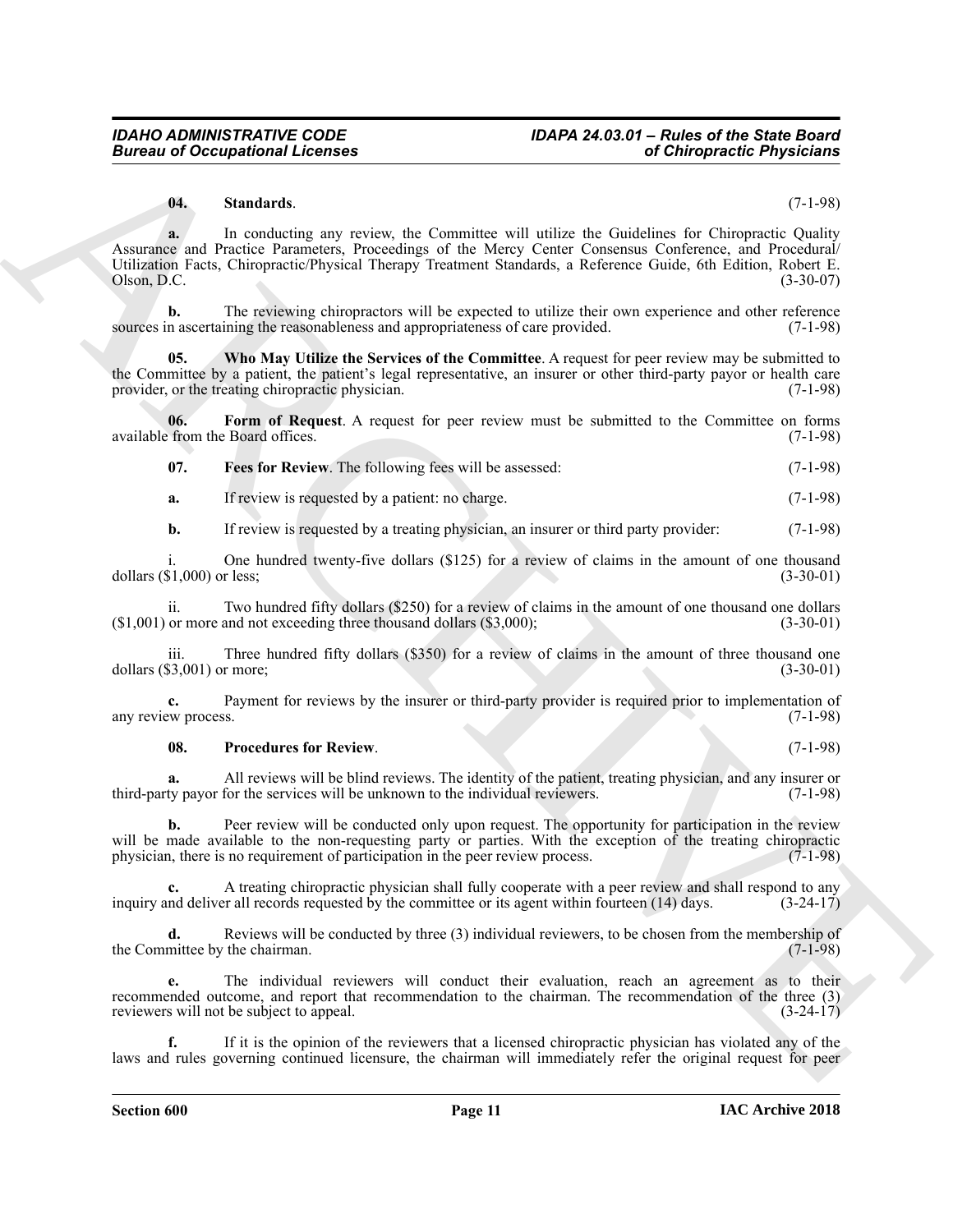review for investigation and potential disciplinary action by the Board. The chairman will also immediately notify the Board liaison (3-24-17)

#### <span id="page-11-0"></span>**601. RULEMAKING HISTORY PRIOR TO JULY 1, 1993 (RULE 601).**

**Branch of Occupations I. Leonard Company and the particle and the material of Chiresprencie Physicisms<br>
Reserve Material Company is the Branch of the Branch of the Branch of the Branch of the State Company and the materi** Supersedes Rules adopted September 7, 1977 Authority Chapter 7, Title 54, Idaho Code, July 1, 1980 Adopted Under Emergency Provisions, June 10, 1982 Final Adoption, August 21, 1982 As Amended December 21, 1987 Effective January 11, 1988 Adopted Under Emergency Provisions, March 29, 1993 Adopted Under Temporary Provisions, July 1, 1997 (7-1-98)

#### <span id="page-11-1"></span>**602. -- 604. (RESERVED)**

#### <span id="page-11-15"></span><span id="page-11-2"></span>**605. CODE OF ETHICS (RULE 605).**

Chiropractic physicians are responsible for maintaining and promoting ethical practice in accordance with the ethical principles set forth in Appendix A in these rules. (4-7-11)

#### <span id="page-11-3"></span>**606. -- 699. (RESERVED)**

#### <span id="page-11-14"></span><span id="page-11-4"></span>**700. CLINICAL NUTRITION CERTIFICATION AND PRACTICE.**

The Board may issue clinical nutrition certification to a chiropractic physician licensed by the Board who successfully completes the minimum education and complies with requirements in Chapter 7, Title 54, Idaho Code governing clinical nutrition certification and the requirements of Sections 700 through 706. (3-22-18) governing clinical nutrition certification and the requirements of Sections 700 through 706.

#### <span id="page-11-9"></span><span id="page-11-7"></span><span id="page-11-5"></span>**701. APPLICATION FOR CLINICAL NUTRITION CERTIFICATION.**

**01. Filing an Application**. Applicants for clinical nutrition certification must submit to the Board at its official address a complete application, verified under oath, on forms approved by the Board together with appropriate fee(s) and supporting documentation.  $(3-22-18)$ 

<span id="page-11-12"></span>**02. Supporting Documents**. The applicant must provide or facilitate the provision of any supporting ty documents that may be required under the qualifications for clinical nutrition certification. (3-22-18) third party documents that may be required under the qualifications for clinical nutrition certification.

<span id="page-11-8"></span>**03. Applications Must Be Complete**. Applications will not be considered complete until all required information, documents, and fees are received by the Board. (3-22-18)

<span id="page-11-11"></span>**04. No Misrepresentation**. The application for certification and for reissuance of certification or recertification and all supporting documents are free from any fraud or material misrepresentations and shall be subject to discipline pursuant to Chapter 7, Title 54, Idaho Code. (3-22-18)

<span id="page-11-10"></span>**05. Lack of Activity**. If an applicant fails to respond to a Board request or an application has lacked activity for twelve (12) consecutive months, the application on file with the Board will be deemed denied and will be terminated upon a thirty (30) day written notice, unless the applicant demonstrates good cause to the Board.

(3-22-18)

<span id="page-11-13"></span>**06. Violations**. Violation of the laws or rules governing issuance or maintenance of clinical nutrition certification or the practice of clinical nutrition by a licensee shall be subject to investigation and discipline pursuant applicable provisions of Chapter 7, Title 54, Idaho Code, and rules of the Board. (3-22-18)

#### <span id="page-11-16"></span><span id="page-11-6"></span>**702. REQUIREMENTS FOR CLINICAL NUTRITION CERTIFICATION.**

The Board may grant clinical nutrition certification to a licensee who completes an application, pays the applicable fees and meets the following requirements: (3-22-18) fees and meets the following requirements:

#### <span id="page-11-17"></span>**01. General**. (3-22-18)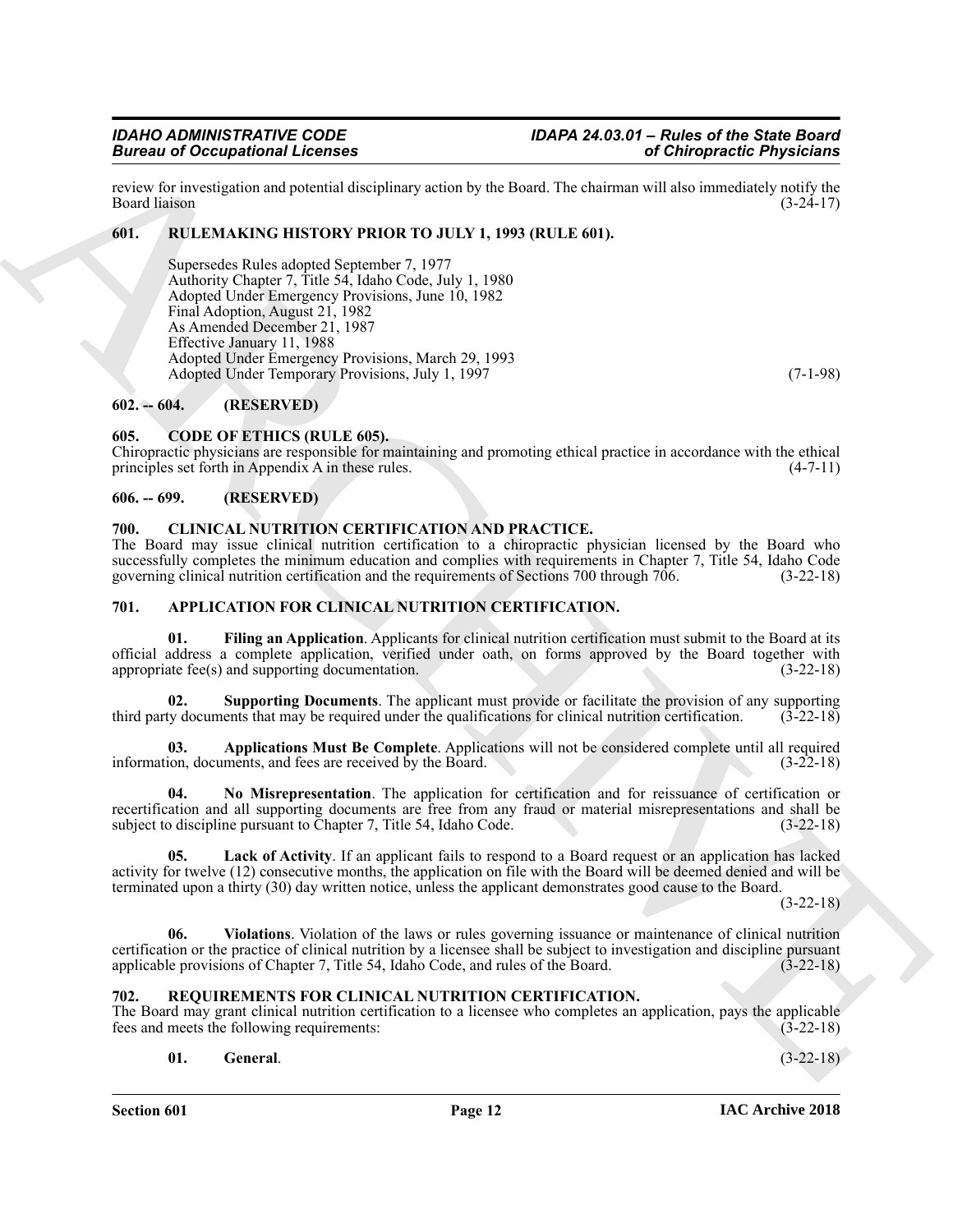**a.** Hold and maintain a current, active, unrestricted license as a chiropractic physician issued by the  $Board.$  (3-22-18)

**b.** Not have been on probation or otherwise disciplined by the Board or by any other licensing board or regulatory entity; provided the applicant may make written request to the Board for an exemption review to determine the applicant's suitability for certification, which the Board shall determine in accordance with the following: (3-22-18)

The exemption review shall consist of a review of any documents relating to the probation or discipline and any supplemental information provided by the applicant bearing upon the applicant's suitability for certification. The Board may, at its discretion, grant an interview of the applicant. During the review, the Board shall consider the following factors or evidence:

| (1) |  | The severity or nature of the violation(s) resulting in probation or discipline; | $(3-22-18)$ |
|-----|--|----------------------------------------------------------------------------------|-------------|
|-----|--|----------------------------------------------------------------------------------|-------------|

- (2) The period of time that has passed since the violation(s) under review; (3-22-18)
- (3) The number or pattern of violations or other similar incidents; (3-22-18)
- (4) The circumstances surrounding the violation(s) that would help determine the risk of repetition; (3-22-18)

(5) The relationship of the violation(s) to the practice of chiropractic or any health care profession, including but not limited to, whether the violation(s) related to clinical practice, involved patient care, a violation of any state or federal law, rule or regulation relating to controlled substances or to a drug, substance or product identified in Section 54-704(3)(b), Idaho Code;  $(3-22-18)$ 

The applicant's activities since the violation(s) under review, such as employment, education, participation in treatment, payment of restitution, or any other factors that may be evidence of current rehabilitation;  $(3-22-18)$ 

(7) Any other mitigating or aggravating circumstances. (3-22-18)

ii. The applicant shall bear the burden of establishing current suitability for certification. (3-22-18)

**c.** Successfully complete the requirements of Section 54-717, Idaho Code, and Section 702.

(3-22-18)

Bureau of Occupations I. Leonards<br>
The Unit are the state of the state of the state of the state of the state of the state of the state of the state of the state of the state of the state of the state of the state of the **d.** Written verification of current health care provider cardiopulmonary resuscitation (CPR) certification. Health care provider CPR certification must be from a course that includes a hands-on skill component as provided by the American Heart Association, American Red Cross, American Health and Safety Institute or similar provider approved by the Board. Written verification of current basic life support (BLS) certification. All chiropractic physicians holding clinical nutrition certification must maintain current health care provider CPR and BLS certification as provided in this Section. (3-22-18)

**e.** Certify that the chiropractic physician has BLS equipment on the premises where clinical nutrition treatment is being performed. BLS equipment shall include at a minimum: (3-22-18)

|      | Rescue breathing equipment. | $(3-22-18)$ |
|------|-----------------------------|-------------|
| ii.  | Oxygen.                     | $(3-22-18)$ |
| iii. | Epinephrine.                | $(3-22-18)$ |

**f.** Certify that the chiropractic physician possesses and will provide to patients informed consent documentation that explains the benefits and potential risks of the specific course of intravenous or injectable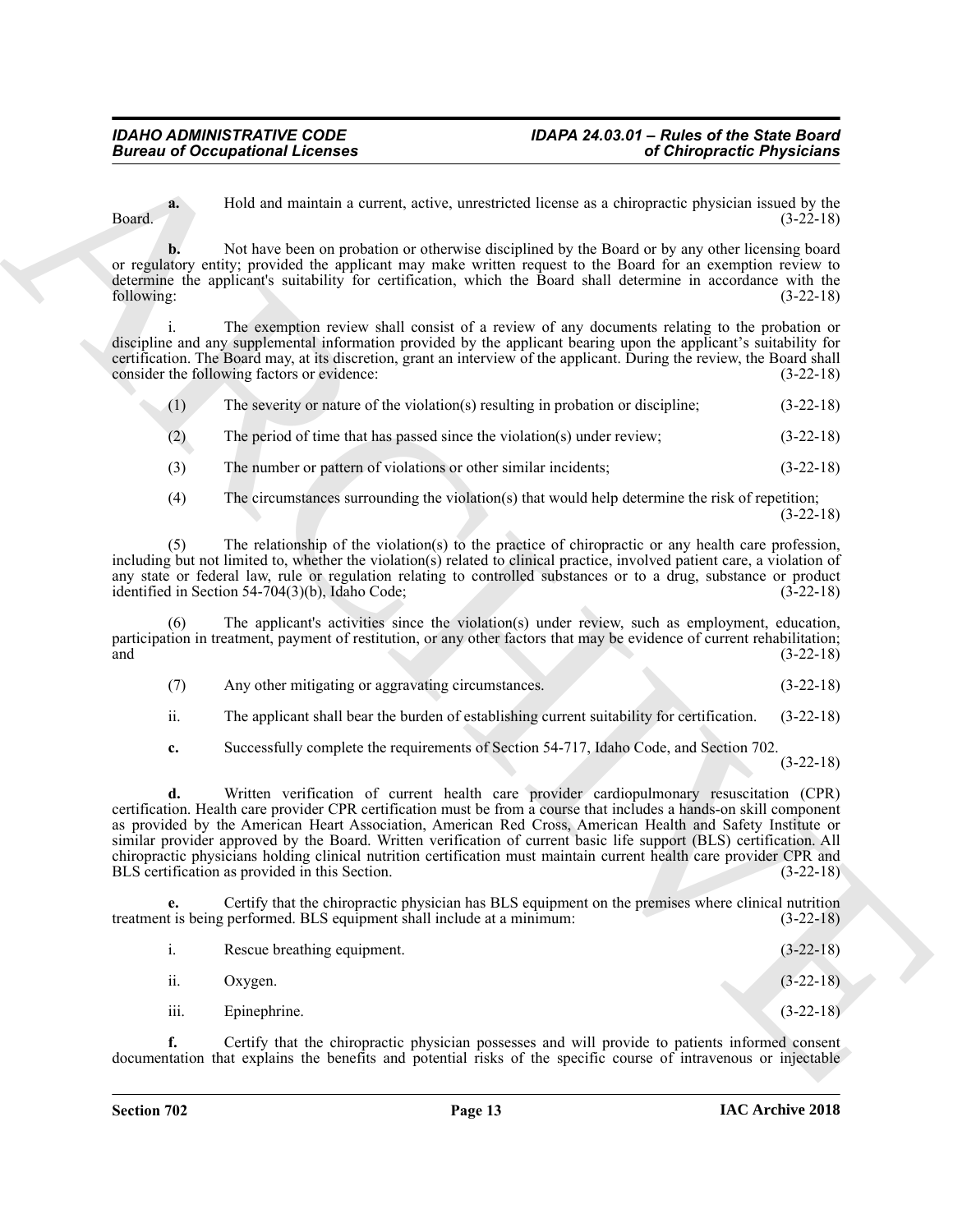nutrition therapy that is being proposed and that the physician will in advance obtain from the patient written voluntary permission to perform the proposed therapy in accordance with Section 54-717(7), Idaho Code.

(3-22-18)

**g.** Payment of all fines, costs, fees or other amounts that are due and owing to the Board or in compliance with a payment arrangement with the Board is required to be eligible for clinical nutrition certification pursuant to Sections  $700$  through  $706$ .

<span id="page-13-2"></span>**02. Didactic Education Requirement**. Provide a certificate or other evidence acceptable to the Board of successful completion of a minimum of seven (7) credits (seventy-seven (77) hours) of didactic human nutrition, nutrition biochemistry, and nutritional pharmacology courses. The certificate or other evidence of successful completion must be provided directly to the Board by the educational institution. (3-22-18)

**a.** Until January 1, 2019, chiropractic physicians licensed by the Board who commenced obtaining the didactic education requirements of this Section on or after January 1, 2013 and thereafter successfully completed those requirements may be determined to have satisfied the requirements of this Section by presenting a certificate or other evidence acceptable to the Board of successful completion. (3-22-18)

Because of George Roman Mechanism and the summarization of Chinese constitution of Chinese Chinese Chinese Chinese Chinese Chinese Chinese Chinese Chinese Chinese Chinese Chinese Chinese Chinese Chinese Chinese Chinese Ch **b.** After January 1, 2019, chiropractic physicians licensed by the Board who apply for clinical nutrition certification may be determined to have satisfied the didactic education requirements only if they present a certificate or other evidence acceptable to the Board pursuant to this Section demonstrating they commenced obtaining the didactic education required by this Section no earlier than three (3) years prior to applying for clinical nutrition certification and thereafter successfully completed the requirements.

<span id="page-13-3"></span>**03. Practicum Requirement**. Provide a certificate or other evidence acceptable to the Board of successful completion of a minimum of twenty-four (24) hours of practicum in intravenous and injectable nutrient therapy, which must include: sterile needle practices, phlebotomy, proper injection techniques, intravenous therapy techniques, intramuscular injection techniques, safety practices, and use and expected outcomes utilizing micronutrients, response to adverse effects, lab testing, and blood chemistry interpretation. (3-22-18)

**a.** The practicum of any applicant for clinical nutrition certification required by this Section must commence after July 1, 2017, and be successfully completed within two (2) years of the date of application.

(3-22-18)

**b.** After July 1, 2019, the practicum of any applicant for clinical nutrition certification required by this Section must not have commenced more than two (2) years prior to the date of application for clinical nutrition certification and be successfully completed thereafter. (3-22-18)

<span id="page-13-0"></span>**04. Accredited Institution and Program Requirement**. The courses and practicum required by Subsections 702.02 and 702.03 must be taken from an accredited chiropractic college or other accredited institution of higher education. In addition the courses and practicum must be from an accredited program at the college or institution or be a program approved by the Board. (3-22-18)

**a.** For purposes of this Section "accredited" means accredited by an accrediting agency recognized by the United States Department of Education. (3-22-18)

**b.** For purposes of this Section "approved by the Board" means a program that is a "recognized candidate for accreditation," has "initial accreditation" status or "preaccreditation" status by an accrediting body recognized by the United States Department of Education, or is substantially equivalent to a program having that status. (3-22-18) status.  $(3-22-18)$ 

**c.** An applicant for clinical nutrition certification shall bear the burden to demonstrate their education and training in clinical nutrition meets the requirements of this Section, including both the accredited institution and accredited program requirements. (3-22-18)

<span id="page-13-1"></span>**05. Audit of Compliance with Clinical Nutrition Certification and Recertification Requirements**. The Board may conduct audits to confirm that licensees meet the requirements to maintain clinical nutrition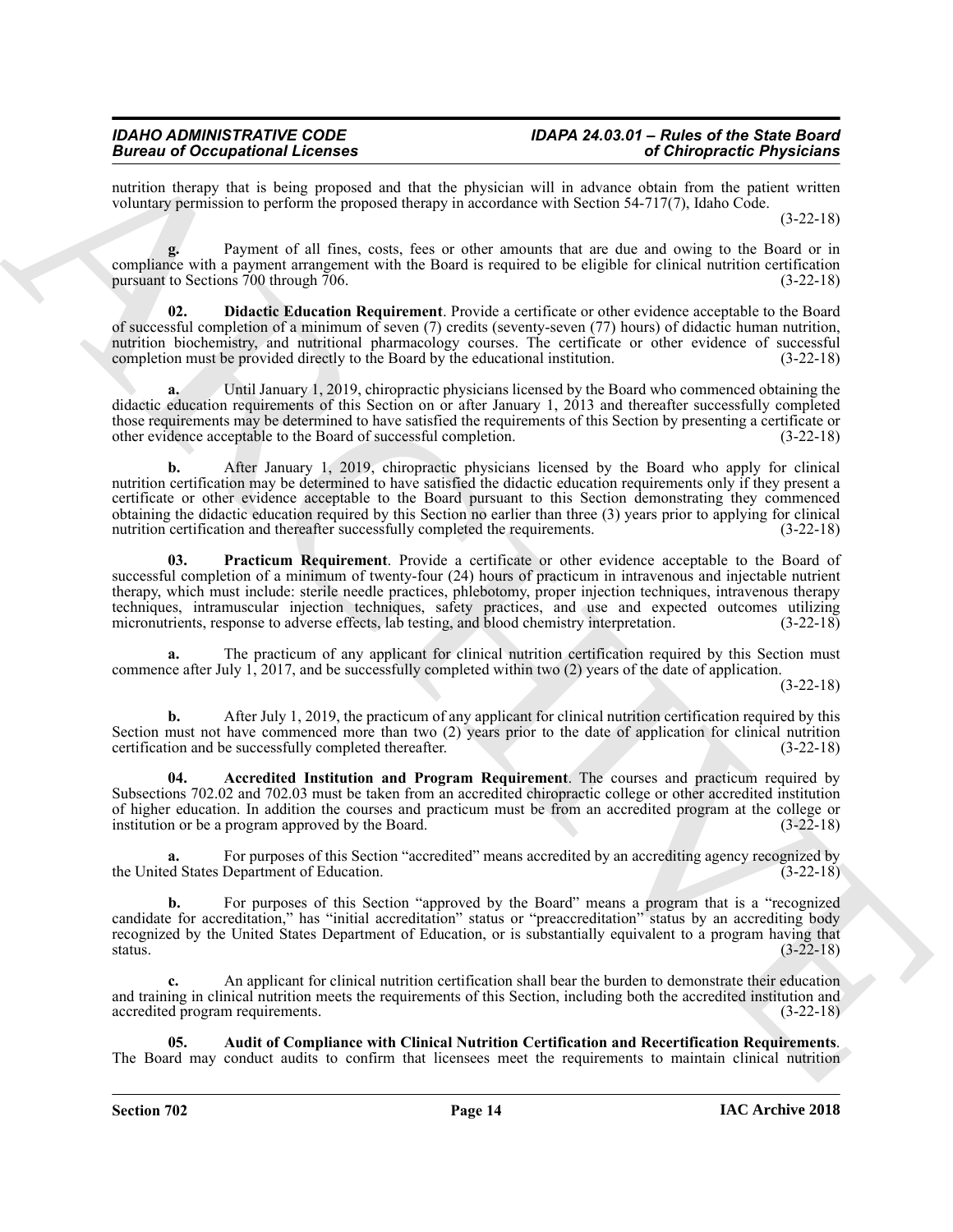### *IDAHO ADMINISTRATIVE CODE IDAPA 24.03.01 – Rules of the State Board*

<span id="page-14-8"></span>certification and recertification. In the event a licensee audited by the Board fails to provide documentation or other evidence acceptable to the Board of meeting the clinical nutrition certification or recertification requirements as verified to the Board as part of their annual license renewal or the recertification process the matter will be referred to Bureau's investigative unit for investigation and potential disciplinary proceedings by the Board. (3-22-18)

**Brainway of Comparison in the case of the case of the case of College Control in the case of the case of the case of the case of the case of the case of the case of the case of the case of the case of the case of the cas 06. Requirement to Maintain Supporting Documentation**. A licensee need not submit documentation to the Board with a chiropractic license renewal application verifying qualifications for annual issuance of clinical nutrition certification pursuant to Section 703, or verifying qualifications to recertify clinical nutrition certification pursuant to Section 706. However, a licensee must maintain documentation for a period of five (5) years verifying the licensee has satisfied the requirements. A licensee must submit the documentation to the Board if the annual reissuance or the recertification is audited. All documentation must include the licensee's name, and as applicable, the date the course or other required activity commenced and was completed, provider name, course title<br>and description, length of the course/activity, and other information required by the Board. (3-22-18) and description, length of the course/activity, and other information required by the Board.

#### <span id="page-14-2"></span><span id="page-14-0"></span>**703. ANNUAL ISSUANCE OF CLINICAL NUTRITION CERTIFICATION WITH LICENSE RENEWAL.**

<span id="page-14-3"></span>**01. Expiration Date**. Chiropractic physicians' clinical nutrition certification expires on the expiration date of their chiropractic license and must be issued annually with the renewal of their license pursuant to Section 250. The Board shall waive the clinical nutrition certification fee in conjunction with the first timely renewal of the chiropractic license after initial clinical nutrition certification. (3-22-18)

<span id="page-14-5"></span>**02. Issuance**. Clinical nutrition certification shall be issued annually by timely submission of a chiropractic license renewal application, payment of the chiropractic license renewal fee, the clinical nutrition certification fee, any amounts owing pursuant to Subsection 702.01.g., and verifying to the Board that the licensee is in compliance with the requirements for clinical nutrition certification as provided in the Board's laws and rules.

(3-22-18)

#### <span id="page-14-4"></span>**03. Failure to Comply with Issuance Requirements**. (3-22-18)

**a.** If a licensee with clinical nutrition certification fails to verify meeting clinical nutrition certification annual issuance requirements when renewing their chiropractic physician license the clinical nutrition certification is canceled and the chiropractic physician license will be renewed without clinical nutrition certification. (3-22-18)

**b.** If a licensee with clinical nutrition certification fails to timely renew their chiropractic physician license their clinical nutrition certification is canceled. (3-22-18)

**c.** Clinical nutrition certification canceled pursuant to this Section may be reissued within three (3) years in accordance with Section 704. (3-22-18)

#### <span id="page-14-7"></span><span id="page-14-6"></span><span id="page-14-1"></span>**704. REISSUANCE OF CANCELLED CLINICAL NUTRITION CERTIFICATION.**

**01.** Reissuance. Clinical nutrition certification canceled pursuant to Subsection 703.03 may be within three (3) years of cancellation as follows: (3-22-18) reissued within three  $(3)$  years of cancellation as follows:

**a.** Submission of a reissuance application and payment of the current clinical nutrition certification fee.  $(3-22-18)$ 

**b.** Submission of any other documents required by the Board for reissuance including but not limited (3-22-18) to:  $(3-22-18)$ 

i. Documentation of holding current licensure as a chiropractic physician from the Board meeting the requirements of Section 702.  $(3-22-18)$ 

ii. Documentation of compliance with clinical recertification requirements in accordance with Section 706. (3-22-18)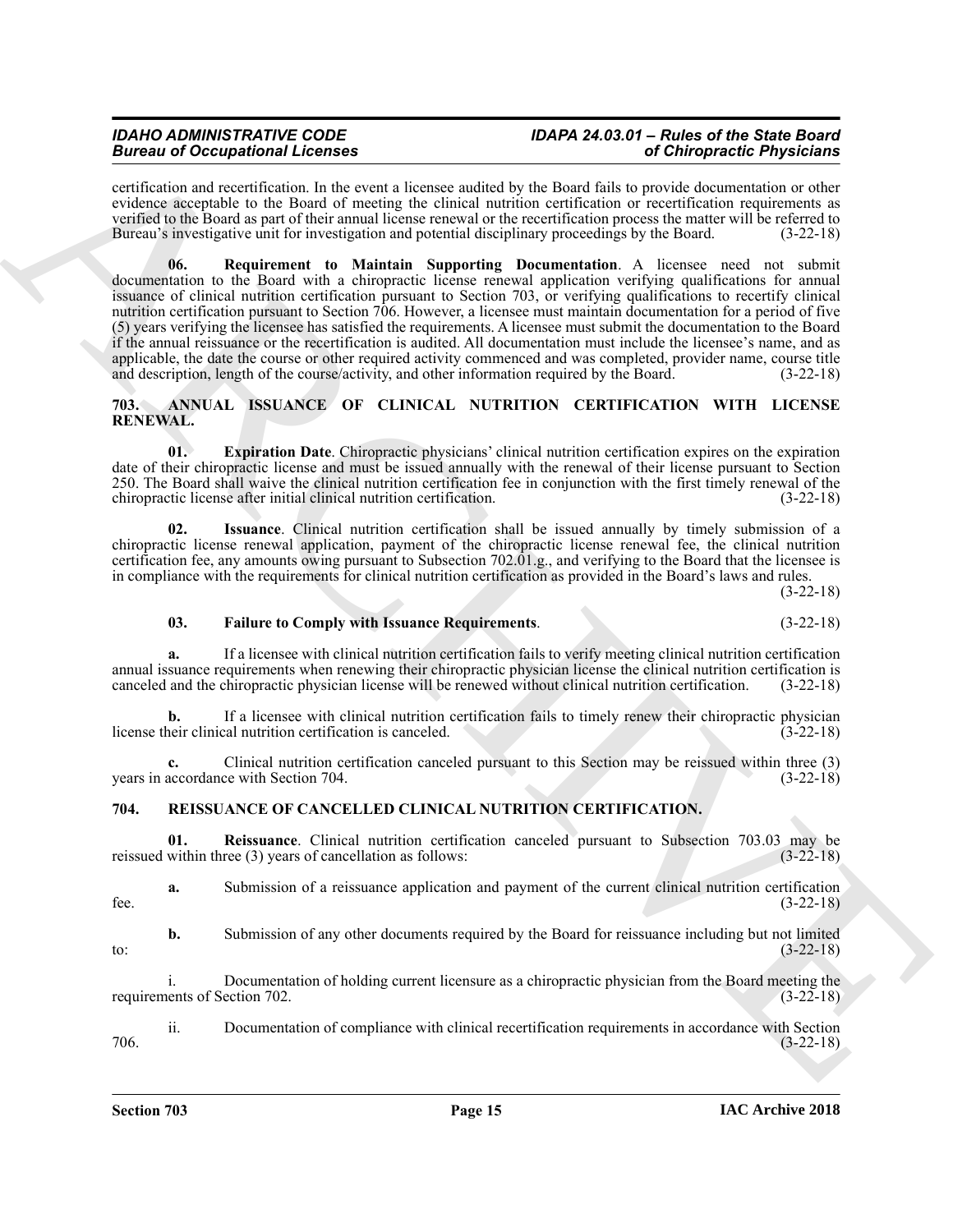## *IDAHO ADMINISTRATIVE CODE IDAPA 24.03.01 – Rules of the State Board*

iii. Documentation of current health care provider CPR and BLS certification and certification that the chiropractic physician has BLS equipment on the premises where clinical nutrition treatment is performed and that informed consent and voluntary permission to perform the proposed therapy are being used in accordance with Section 702. (3-22-18)

#### <span id="page-15-2"></span><span id="page-15-0"></span>**705. CLINICAL NUTRITION CERTIFICATION CANCELLED FOR OVER THREE (3) YEARS.**

<span id="page-15-3"></span>Clinical nutrition certification canceled for a period of more than three (3) years may not be reissued. The chiropractic physician so affected shall be required to make application to the Board in compliance with Section 701 and Section 702 and pay the application and other fees for new clinical nutrition certification. The applicant shall be reviewed by the Board and considered as follows: (3-22-18)

Bureau and Conception and the same of the same of the same of Chinamics and the same of the same of the same of the same of the same of the same of the same of the same of the same of the same of the same of the same of t **01. Current Competency and Training**. The chiropractic physician shall fulfill requirements as determined by the Board that demonstrate the chiropractic physician's competency to regain clinical nutrition certification in this state. Such requirements may include, but are not limited to, education, supervised practice, and examination, including some or all education, training and other requirements for original clinical nutrition certification as set forth in Section 54-717, Idaho Code, and Section 702.  $(3-22-18)$ 

<span id="page-15-4"></span>**02. New Clinical Nutrition Certification**. Chiropractic Physicians who fulfill the conditions and requirements of this Section may be granted a new clinical nutrition certification. (3-22-18)

#### <span id="page-15-5"></span><span id="page-15-1"></span>**706. CLINICAL NUTRITION RECERTIFICATION REQUIREMENT.**

<span id="page-15-8"></span>**01. Recertification in Clinical Nutrition Every Three (3) Years**. After Initial certification in clinical nutrition, chiropractic physicians must recertify in clinical nutrition every three (3) years in order to maintain clinical nutrition certification. (3-22-18)

<span id="page-15-6"></span>**02. Annual Verification of Meeting Requirements**. In order to maintain clinical nutrition certification pursuant to Section 54-717, Idaho Code, and Section 700, chiropractic physicians having clinical nutrition certification must annually verify, along with their chiropractic license renewal, pursuant to Subsection 706.01 by attesting to the Board they are in compliance with the requirements to recertify in clinical nutrition the following: (3-22-18)

**a.** Completion within the three (3) years prior to required recertification of a twelve (12) hour in person face to face classroom course from an institution and program meeting Section 702.04 accreditation requirements. The course must include both didactic education and practical review and practice of contemporary developments and best practices to maintain core competency in the practice of clinical nutrition as set forth in Section 54-716, Idaho Code, and Section 54-717, Idaho Code. (3-22-18)

**b.** Current licensure as a chiropractic physician issued by the Board meeting the requirements of Section 702. (3-22-18) Section 702. (3-22-18)

**c.** Current health care provider CPR and BLS certification and that BLS equipment is maintained on the premises where clinical nutrition treatment is performed pursuant to Section 702. (3-22-18)

**d.** They possess and will provide to patients informed consent documentation that explains the benefits and potential risks of the specific course of intravenous or injectable nutrition therapy that is being proposed and that the physician will in advance obtain from the patient written voluntary permission to perform the proposed therapy in accordance with Section 54-717(7), Idaho Code. (3-22-18)

<span id="page-15-9"></span>**03. Recertification is in Addition to Required Annual Continuing Education**. The twelve (12) hour recertification course requirement is in addition to the annual eighteen (18) hours of continuing education required under Subsection 300.01. (3-22-18)

<span id="page-15-7"></span>**04. Failure to Timely Recertify in Clinical Nutrition**. Clinical nutrition certification not timely recertified in accordance with Section 706 shall expire and be canceled. Clinical nutrition certification canceled for failure to recertify may be reissued within three (3) years in accordance with Section 704. (3-22-18)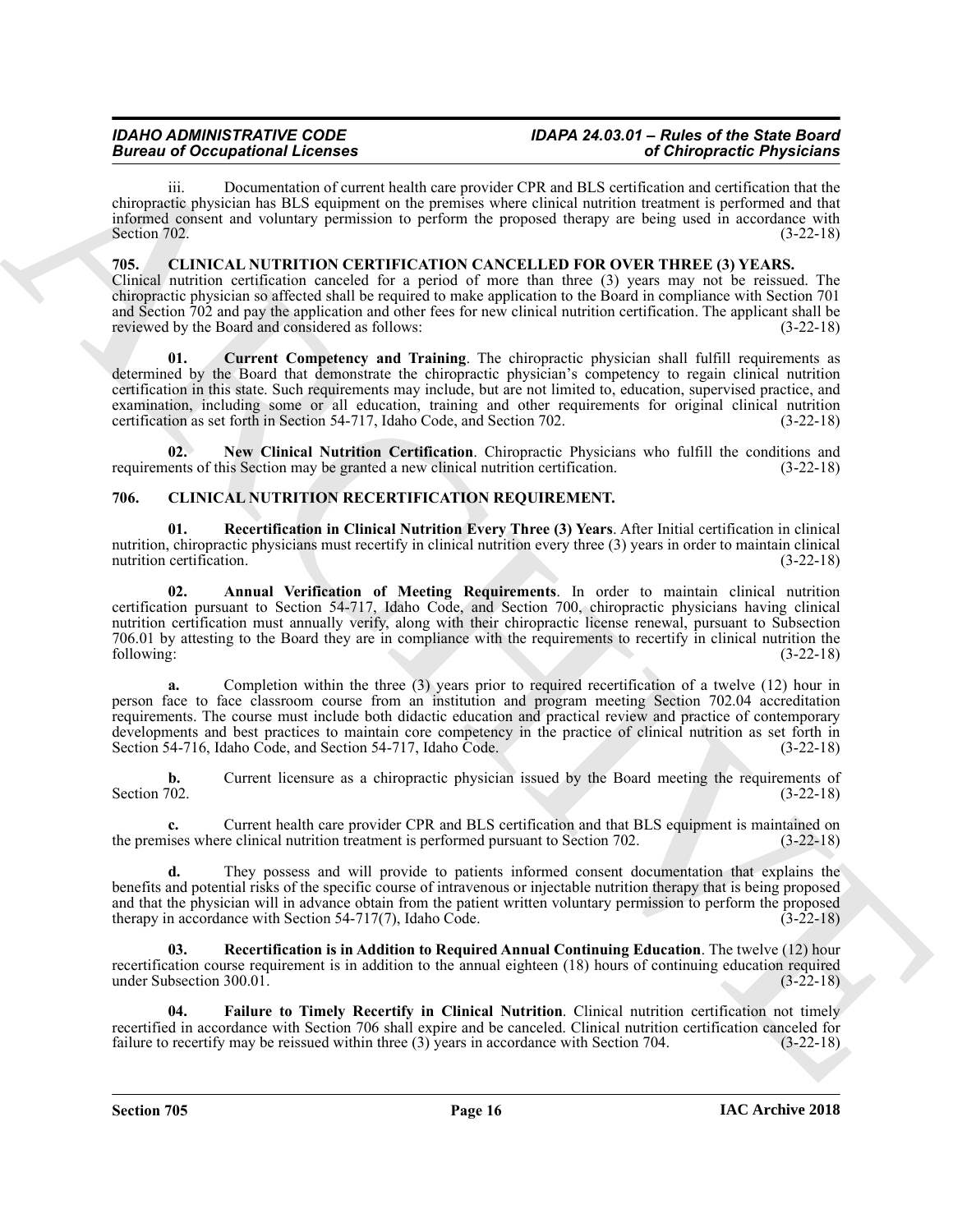#### <span id="page-16-4"></span><span id="page-16-0"></span>**707. OBTAINING AND INDEPENDENTLY ADMINISTERING CLINICAL NUTRITION PRESCRIPTION DRUG PRODUCTS.**

A chiropractic physician with clinical nutrition certification as defined by Sections 54-704(4), 54-716 and 54-717, Idaho Code, may obtain and independently administer prescription drug products in the practice of chiropractic subject to the conditions below. (3-22-18)

<span id="page-16-5"></span>**01. Current Certification in Clinical Nutrition Required**. Only chiropractic physicians who hold current certification in clinical nutrition by the Board may obtain and independently administer prescription drug products during chiropractic practice. (3-22-18)

<span id="page-16-6"></span>**02. Obtain Prescription Drugs Products from the Formulary**. A chiropractic physician with clinical nutrition certification may not obtain a prescription drug product that is not listed in the chiropractic clinical nutrition formulary.<br>(3-22-18) formulary. (3-22-18)

<span id="page-16-7"></span>**03. Only Administer Prescription Drug Products from the Formulary**. Chiropractic physicians with clinical nutrition certification may only administer those prescription drug products listed in the chiropractic clinical nutrition formulary. (3-22-18) clinical nutrition formulary.

**a.** Chiropractic physicians with clinical nutrition certification shall not prescribe, dispense, distribute, or direct to a patient the use of a prescription drug product. (3-22-18)

<span id="page-16-9"></span>**04. Routes of Administration and Dosing of Prescription Drug Products**. Prescription drug products listed in the chiropractic clinical nutrition formulary may be administered through oral, topical, intravenous, intramuscular or subcutaneous routes by a chiropractic physician with clinical nutrition certification. The route of administration and dosing shall be in accordance with the product's labeling as approved by the federal food and drug administration or with the manufacturer's instructions. (3-22-18) administration or with the manufacturer's instructions.

<span id="page-16-10"></span><span id="page-16-8"></span>**05. Practice Limited to Chiropractic Physicians with Clinical Nutrition Certification**. Chiropractic interns, chiropractic assistants, holders of chiropractic temporary practice permits and others working under the authority or direction of a chiropractic physician may not perform any practice or function requiring clinical nutrition certification. (3-22-18) nutrition certification.

Given the Company Constraints of Chinesensis (at Chinesensis Physicis)<br>
THE CHINERAL MOUNTED ADMINISTRATE ADMINISTRATE AND INSTRATE (at CHINERAL MOUNTED AND TRANSPORT (at CHINERAL MOUNTED ASSESS)<br>
ARCHIVER CONSTRUCTION (a **06. Sale, Transfer, or Other Distribution of Prescription Drugs Prohibited**. Chiropractic physicians with clinical nutrition certification may obtain and administer prescription drug products to a patient only in accordance with this Section 707. Chiropractic physicians may not prescribe, sell, transfer, dispense, or otherwise distribute prescription drug products to any person or entity. Prescription drug products not administered to a patient shall be handled in accordance with Subsections 708.05, 708.06, and 708.07. (3-22-18) shall be handled in accordance with Subsections  $708.05$ ,  $708.06$ , and  $708.07$ .

#### <span id="page-16-2"></span><span id="page-16-1"></span>**708. CLINICAL NUTRITION FORMULARY.**

Chiropractic physicians certified in clinical nutrition may obtain and independently administer, during chiropractic practice, only the prescription drug products listed in this chiropractic clinical nutrition formulary and subject to the provisions hereof. (3-22-18)

**01. Chiropractic Clinical Nutrition Prescription Drug Formulary**. Prescription drug products that may be used by chiropractic physicians with clinical nutrition certification are limited to the following: (3-22-18)

<span id="page-16-3"></span>**a.** Vitamins: vitamin A, all B vitamins and vitamin C; (3-22-18)

**b.** Minerals: ammonium molybdate, calcium, chromium, copper, iodine, magnesium, manganese, m, selenium, sodium, and zinc; potassium, selenium, sodium, and zinc;

| $c_{\cdot}$ | Fluids: dextrose, lactated ringers, plasma lyte, saline, and sterile water; | $(3-22-18)$ |
|-------------|-----------------------------------------------------------------------------|-------------|
| d.          | Epinephrine; and                                                            | $(3-22-18)$ |
|             | Oxygen for use during an emergency or allergic reaction.                    | $(3-22-18)$ |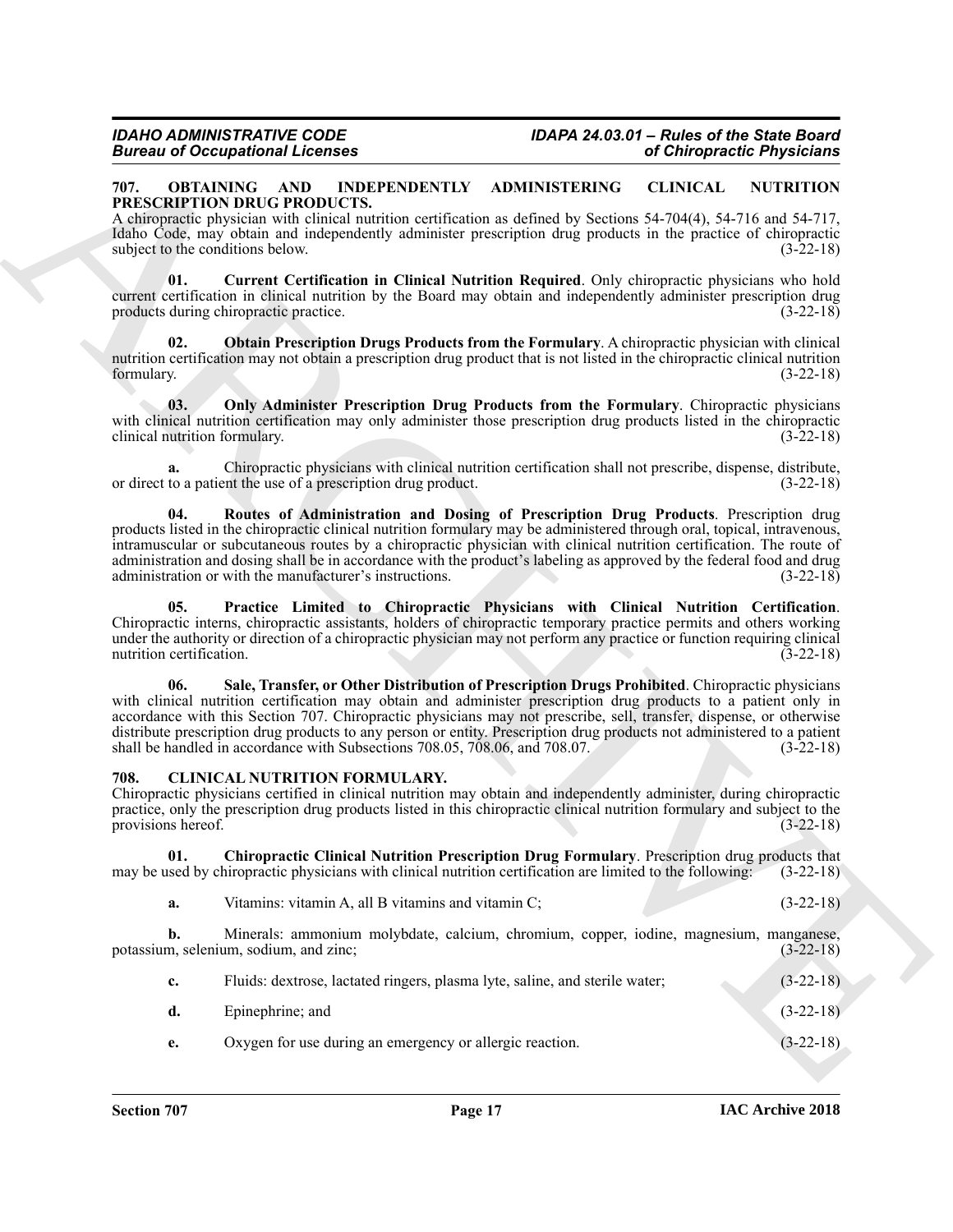## *IDAHO ADMINISTRATIVE CODE IDAPA 24.03.01 – Rules of the State Board*

<span id="page-17-6"></span><span id="page-17-4"></span>**02. Sources of Clinical Nutrition Prescription Drug Products**. Prescription drug products listed in the chiropractic clinical nutrition formulary shall be obtained only by a chiropractic physician with clinical nutrition certification and only from a source licensed under Chapter 17, Title 54, Idaho Code, that is a wholesale distributor, a manufacturer, a pharmacy, or an outsourcing facility and from no other source. (3-22-18)

Brown and Companies allows the strengthen lang Particular School of Orientation (1972) and the strengthen the strengthen the strengthen the strengthen and the strengthen of the strengthen and the strengthen of the strengt **03. No Compounding of Prescription Drug Products**. No vitamin or mineral may be compounded, as defined in Section 54-1705, Idaho Code, by a chiropractic physician. A compounded drug product containing two (2) or more of the vitamins or minerals approved in the chiropractic clinical nutrition formulary shall be obtained for office use by a chiropractic physician with clinical nutrition certification only from an outsourcing facility licensed under Chapter 17, Title 54, Idaho Code and from no other source. A chiropractic physician may not obtain or use in chiropractic practice a compounded drug product containing a prescription drug product that is not included in the chiropractic clinical nutrition formulary. (3-22-18)

<span id="page-17-3"></span>**04. Limitations on Possession of Prescription Drug Products**. Possession of prescription drug products without a valid prescription drug order by chiropractic physicians licensed pursuant to Chapter 7, Title 54, Idaho Code, and certified pursuant to Sections 54-708, and 54-717, Idaho Code, or their agents or employees shall be limited to: (3-22-18)

**a.** Only those prescription drug products listed in Sections 54-716, Idaho Code, and in the chiropractic clinical nutrition formulary; (3-22-18)

**b.** Only those quantities reasonably required for use in the usual and lawful course of the chiropractic or a contraction practice based on the patient panel size and history of orders.  $(3-22-18)$ physician's clinical nutrition practice based on the patient panel size and history of orders.

<span id="page-17-5"></span>**05. Prescription Drug Product Storage**. Clinical nutrition prescription drugs must be stored in accordance with United States Pharmacopeia-National Formulary requirements in an area maintained and secured appropriately to safeguard product integrity and protect against product theft or diversion. (3-22-18)

<span id="page-17-2"></span>**06. Expired, Deteriorated, Adulterated, Damaged, or Contaminated Prescription Drug Products**. Expired, deteriorated, adulterated, damaged, or contaminated prescription drug products must be removed from stock and isolated for return, reclamation or destruction. (3-22-18)

<span id="page-17-1"></span>**07. Compliance with Federal and State Requirements**. In addition to the requirements of the Idaho Chiropractic Practice Act and rules of the Board, chiropractic physicians shall comply with all federal and state laws, rules and policies governing possession, storage, record keeping, use, and disposal of prescription drug products.

(3-22-18)

#### <span id="page-17-7"></span><span id="page-17-0"></span>**709. MEDICAL WASTE.**

Chiropractic physicians certified in clinical nutrition must dispose of medical waste during the practice of chiropractic clinical nutrition according to the following protocol: (3-22-18) chiropractic clinical nutrition according to the following protocol:

<span id="page-17-8"></span>**01. Containers for Non-Sharp, Medical Waste**. Medical waste, except for sharps, must be placed in disposable containers/bags that are impervious to moisture and strong enough to preclude ripping, tearing, or bursting under normal conditions of use. The bags must be securely tied so as to prevent leakage or expulsion of solid or liquid waste during storage, handling, or transport. The containment system must have a tight-fitting cover and be kept clean and in good repair. All bags used for containment of medical waste must be clearly identified by label or color,  $(3-22-18)$ 

<span id="page-17-9"></span>**02. Containers for Sharps**. Sharps must be placed in impervious, rigid, puncture-resistant containers immediately after use. Needles must not be bent, clipped or broken by hand. Rigid containers of discarded sharps must either be labeled or colored like the disposable bags used for other medical waste, or placed in such labeled or colored bags. (3-22-18)

<span id="page-17-10"></span>**03. Storage Duration**. Medical waste may not be stored for more than seven (7) days, unless the storage temperature is below thirty-two (32) degrees Fahrenheit. Medical waste must never be stored for more than  $\mu$  ninety (90) days. (3-22-18)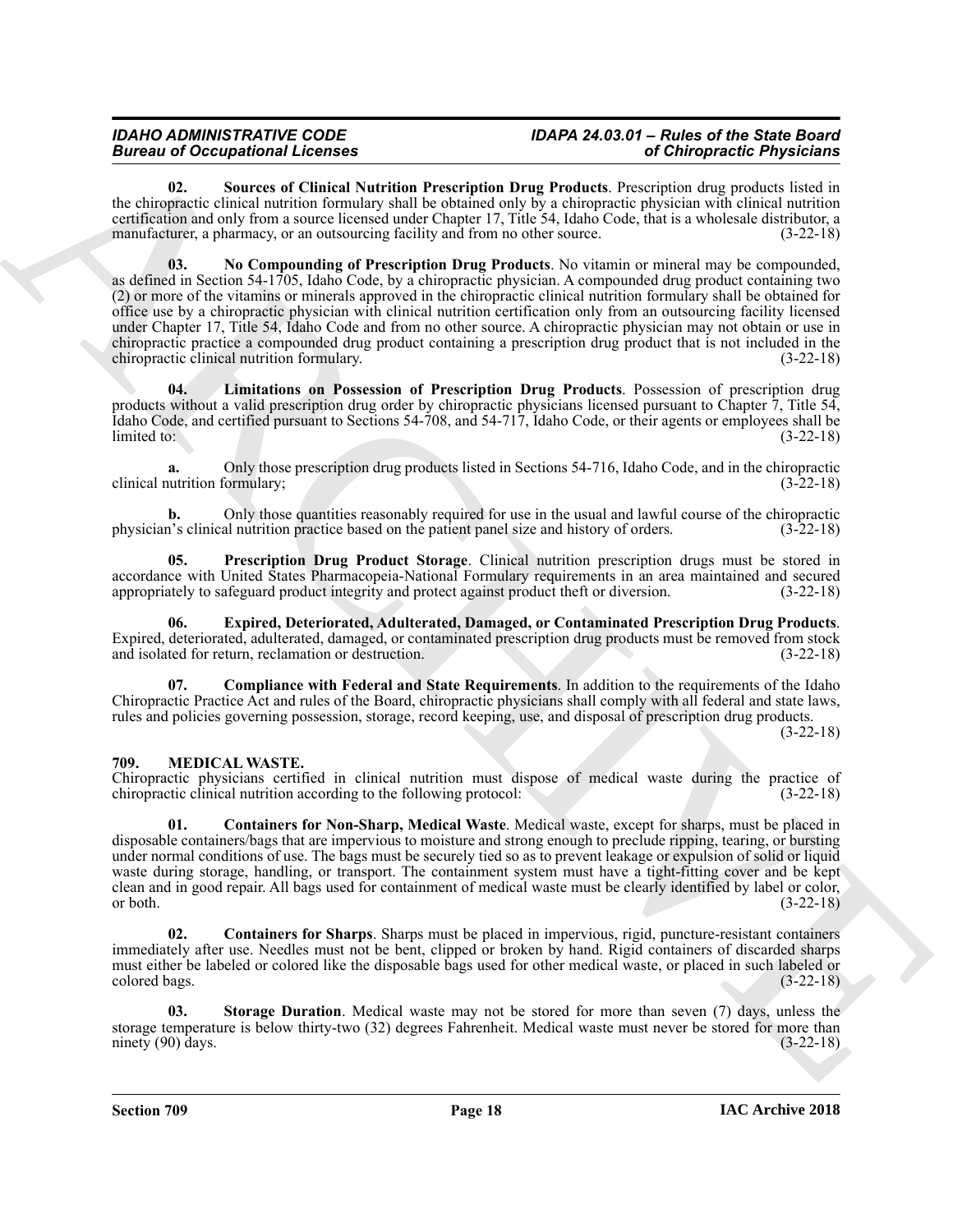<span id="page-18-1"></span>**04. Waste Disposal**. Medical waste must be disposed of by persons knowledgeable in handling and disposal of medical waste.

<span id="page-18-0"></span>**710. -- 999. (RESERVED)**

#### **Appendix A – Chiropractic Physicians Code of Ethics**

#### **PREAMBLE**

This code of ethics set forth principles for the ethical practice of chiropractic. All chiropractic physicians are responsible for maintaining and promoting ethical practice and otherwise complying with the terms of this code of ethics. To this end, the chiropractic physician shall act in the best interest of the patient. This code of ethics shall be binding on all chiropractic physicians.

#### **1. Duty to Report**

A. Duty to Report. It shall be the duty of every licensee to notify the Board through the Bureau of Occupational Licenses of any violation of the Chiropractic Act or Board Rules, if the licensee has personal knowledge of the conduct.

B. Reporting of Certain Judgments to Board. If a judgment is entered against a licensee in any court, or a settlement is reached on a claim involving malpractice exceeding fifty thousand dollars (\$50,000), a licensee shall report that fact to the Board within thirty  $(30)$  days. The licensee may satisfy the provision of this subsection if he/she provides the Board with a copy of the judgment or settlement.

If a licensee is convicted of a felony or a crime involving dishonesty, theft, violence, habitual use of drugs or alcohol, or sexual misconduct, he/she shall report that fact to the board within thirty (30) days following the conviction.

#### **2. Advertising of Research Projects**

Given the system of Comparison of Chinese control in the system of Chinese methods in the system of Chinese control in the system of the system of the system of the system of the system of the system of the system of the Advertisement of Affiliation with Research Projects. If a licensee advertises any affiliation with a research project, he must make a written statement of the objectives, cost and budget of the project, and the person conducting the research. Such statements are to be made available at the request of the Board, to scientific organizations, and to the general public. The advertisement must indicate that it is supported by clinical research. Any willful failure to comply with these requirements will be deemed false and deceptive advertising under rule 450. Licensee must comply with all state and federal laws and regulations governing research projects on humans, and shall obtain "Institutional Review Board" (IRB) approval as established and set forth in the U.S. Code of Federal Regulations, Title 45, Part 46, Subpart A (45 CFR 46.101-46-505).

#### **3. Sexual Misconduct**

The doctor-patient relationship requires the chiropractic physician to exercise utmost care that he or she will do nothing to exploit the trust and dependency of the patient. Sexual misconduct is a form of behavior that adversely affects the public welfare and harms patients individually and collectively. Sexual misconduct exploits the doctorpatient relationship and is a violation of the public trust. This section of the Code of Ethics shall not apply between a chiropractor and their spouse.

For the purposes of this subsection, sexual misconduct is divided into sub-categories based upon the severity of the conduct:

A. Sexual Impropriety. Any behavior such as gestures, expressions, and statements which are sexually suggestive or demeaning to a patient, or which demonstrate a lack of respect for a patient's privacy.

B. Sexual Violation. Physician-patient contact of a sexual nature, whether initiated by the physician or the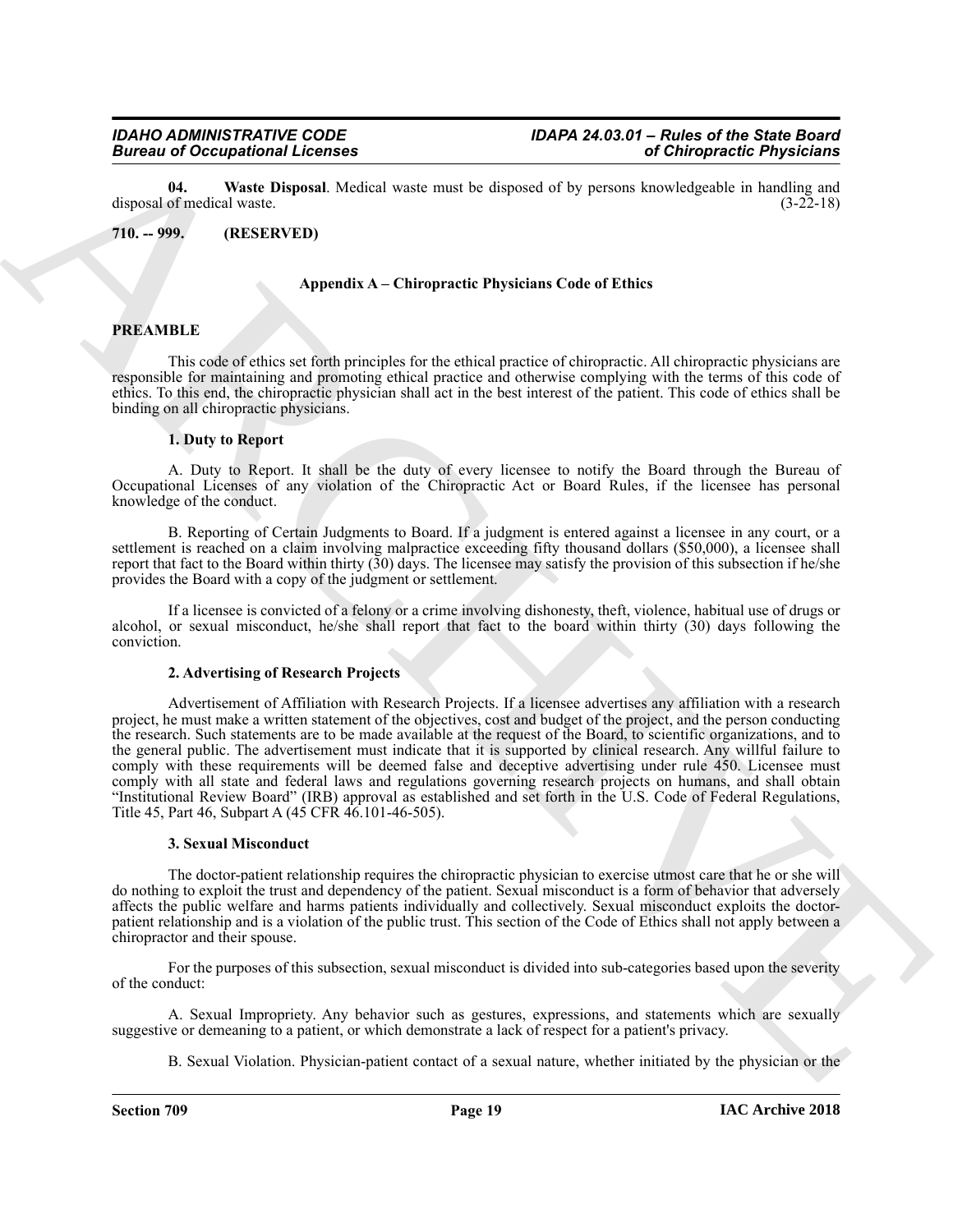#### *IDAHO ADMINISTRATIVE CODE IDAPA 24.03.01 – Rules of the State Board Bureau of Occupational Licenses of Chiropractic Physicians*

patient.

C. A chiropractic physician shall wait at least one (1) year ("waiting period") following the termination of a professional doctor-patient relationship, before beginning any type of sexual relationship with a former patient.

### **4. Pre-Paid Funds**

ARCHIVE A chiropractic physician shall promptly refund any unearned fees within thirty (30) days upon request and cancellation of the pre-paid contract. A full accounting of the patient account shall be provided to the patient at the time of the refund or upon request.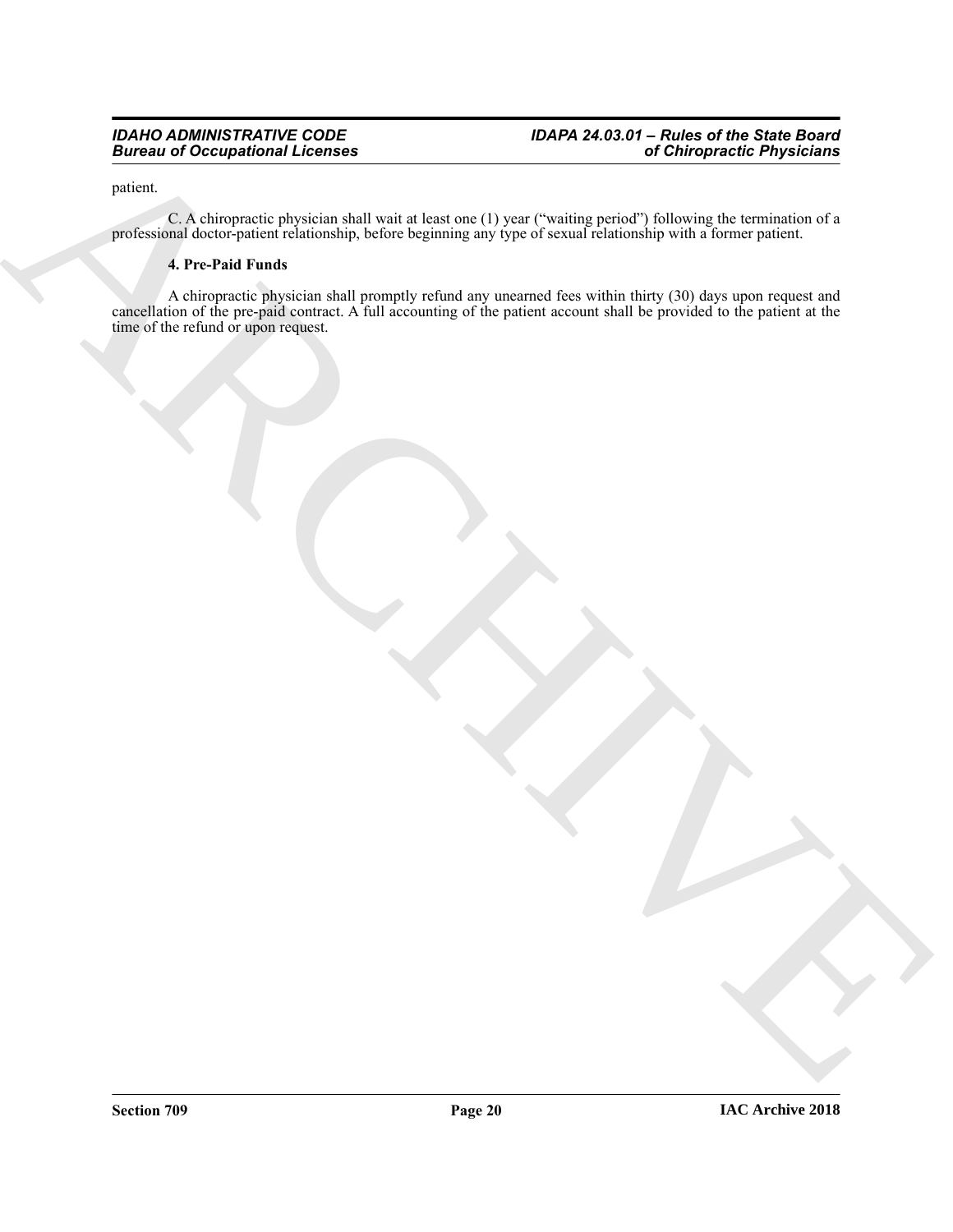## *Subject Index*

#### **A**

Address Of Idaho Board Of Chiropractic Physicians 3 Administrative Appeals 3 Advertisements 7 Appeals Primarily to Lay Person 7 Area of Practice 7 Contains a Misrepresentation of Fact 7 Creates False, or Unjustified Expectations of Beneficial Treatment or Successful Cures 7 Deceptive or Misleading Heading 7 Deceptive or Misleading Information 7 Fails to Identify 7 Failure to Perform 7 Misleading or Deceptive 7 Use of the Term "Chiropractor" 7 Annual Issuance Of Clinical Nutrition Certification With License Renewal 15 Expiration Date 15 Failure to Comply with Issuance Requirements 15 Issuance 15 Application For Clinical Nutrition Certification 12 Applications Must Be Complete 12 Filing an Application 12 Lack of Activity 12 No Misrepresentation 12 Supporting Documents 12 Violations 12 Applications 4 Application 4 Qualifications 4 Approved Schools Of Chiropractic 6 New Schools 6 Requirement for Approval 6

#### **B**

Board Policies & Directives 7 Authorized Expenditures 8 Board Budget 8 Board of Chiropractic Physicians' Agents 8 Delegates to Federation of Chiropractic Licensing Boards 8 Register 7

#### **C**

Adiso Observation Compute Annual Compute and the compute of the compute of the compute of the compute of the compute of the compute of the compute of the compute of the compute of the compute of the compute of the compute Chiropractic Assistants 8 Chiropractic Assistant Limitations 8 Chiropractic Physician Responsible & Liable 8 Definition 8 Chiropractic Intern 8 Chiropractic Intern Limitations 8 Chiropractic Physician Responsible & Liable 8 Definition 8 Chiropractic Peer Review 9 Committee Criteria 10 Definitions 10 Fees for Review 11 Form of Request 11 Procedures for Review 11 Purpose & Composition of Peer Review Committee 9 Standards 11 Who May Utilize the Services of the Committee 11 Clinical Nutrition Certification & Practice 12 Clinical Nutrition Certification Cancelled For Over Three (3) Years 16 Current Competency & Training 16 New Clinical Nutrition Certification 16 Clinical Nutrition Formulary 17 Chiropractic Clinical Nutrition Prescription Drug Formulary 17 Compliance with Federal and State Requirements 18 Expired, Deteriorated, Adulterated, Damaged or Contaminated Prescription Drug Products 18 Limitations on Possession of Prescription Drug Products 18 No Compounding of Prescription Drug Products 18 Prescription Drug Product Storage 18 Sources of Clinical Nutrition Prescription Drug Products 18 Clinical Nutrition Recertification Requirement 16 Annual Verification of Meeting Requirements 16 Failure to Timely Recertify in Clinical Nutrition 16 Recertification in Clinical Nutrition Every Three (3)

Years 16 Recertification is in Addition to Required Annual Continuing Education 16 Code Of Ethics 12 Continuing Education 6 Distance Learning & Home Study 6 Requests for Approval 6 Subject Material 6 Verification of Attendance 6

### **D**

Definition, IDAPA 24.03.01 3 Athletic Trainer 3 Board 3 Bureau 3 Direct Personal Supervision 3 Inactive Retired 3 Inactive Status 4

#### **E**

**F**

Examinations 5

Fees 4 Annual Renewal Fee 5 Application Fee 4 Application for Clinical Nutrition Certification Fee 5 Clinical Nutrition Certification Fee 5 Inactive License 5 Intern Permit Fee 5 Non-Refundable 5 Original License Fee 4 Temporary Permit Fee 5

### **I**

Incorporation By Reference 3

#### **L** Legal Authority 3

**M** Medical Waste 18 Containers for Non-Sharp, Medical Waste 18 Containers for Sharps 18 Storage Duration 18 Waste Disposal 19

### **N**

Non-Certified Clinical Nutritional Practice 4

### **O**

Obtaining & Independently Administering Clinical Nutrition Prescription Drug Products 17